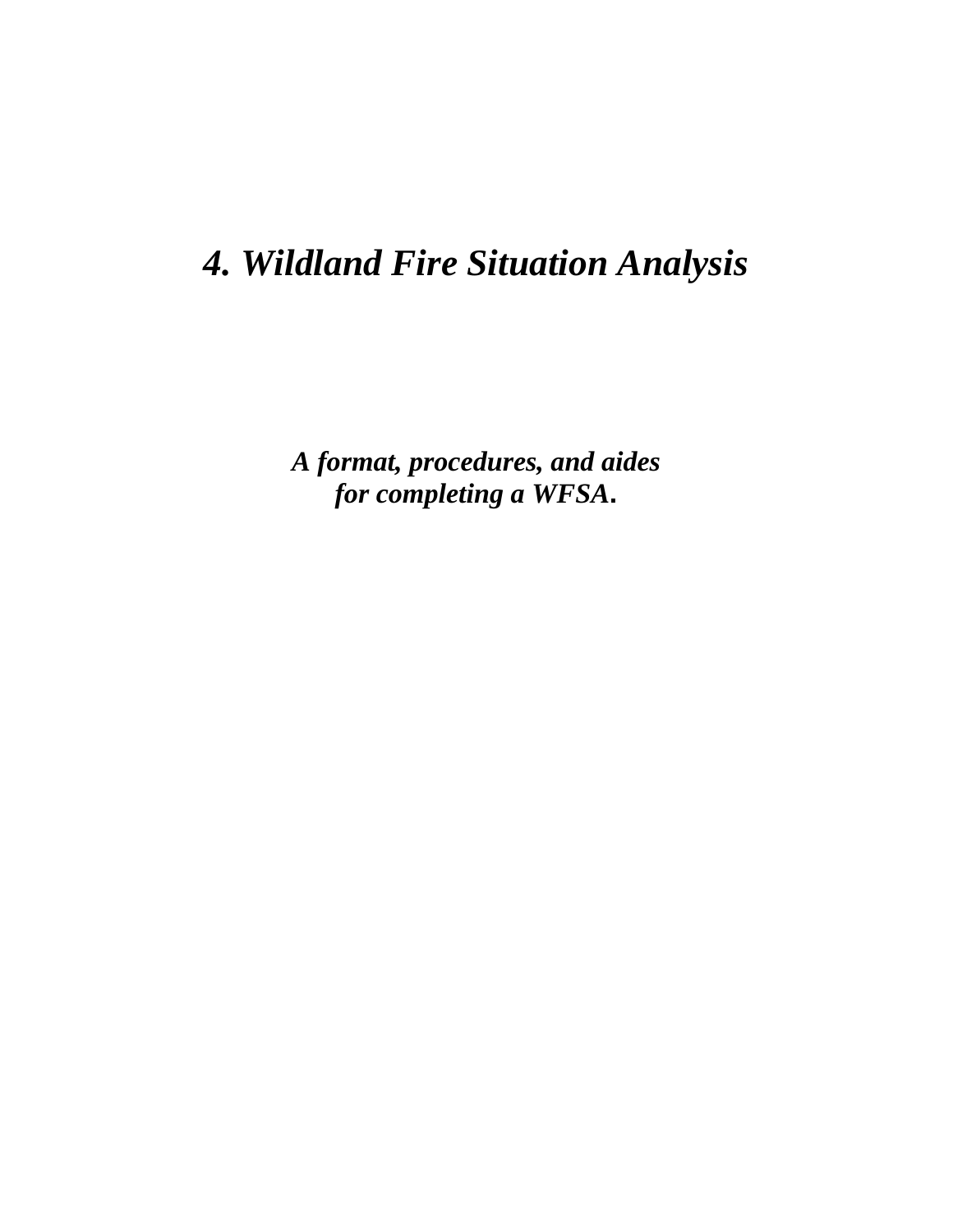## **4. Wildland Fire Situation Analysis**

## **I. Wildland Fire Situation Analysis**

Few decisions agency administrators make obligate more money, commit more people to hazardous duty, have longer term impacts on natural resources, or determine the scope of future management decisions than the selection of a large fire suppression strategy.

This guide is to assist you and your staff in preparation of the wildland fire situation analysis (WFSA), providing sufficient analysis to make safe and sound decisions.

## **A. Purpose**

The wildland fire situation analysis (WFSA) is a decision-making process through which the agency administrator describes the fire situation, establishes objectives and constraints for managing the fire, compares various strategies for fire management alternatives, evaluates the expected effects of those alternatives against important local, regional, or national criteria, selects the preferred alternative, and documents the decision made.

The WFSA is essential when fire characteristics exceed local suppression and management capability. This applies to wildland fires declared wildland fires from the start, to wildland fires initially managed for resource objectives, and to prescribed fires which have burned beyond their prescription.

The WFSA will document the appropriate suppression action and cost decision making process for the incident which is expected to, or has exceeded, the actions prescribed in the forest fire management plan.

The responsible agency administrator will promptly implement this direction and the appropriate management response which is indicated by the WFSA.

## **B. Policy**

A WFSA will be prepared by the responsible agency administrator for all wildland fires which exceed the conditions and objectives established by the appropriate management response. This direction applies to fires initially declared unwanted wildland fires, as well as to wildland fires initially managed for resource benefits or prescribed fires which have burned beyond the limits established in approved plans, and have been declared unwanted wildland fires, and that cannot be controlled by initial suppression actions.

On lands under the agency administrator's jurisdiction, but protected by another agency, the protection agency is required to prepare and is responsible for a WFSA for all escaped, unwanted wildland fires. In such cases, as the agency with jurisdiction, the agency administrator must be included in development of the WFSA to ensure all land and fire management objectives are recognized and will be met by the selected alternative.

The WFSA must be completed and approved by the agency administrator prior to significant expenditure of fire suppression funds, including mobilization of forces from outside the local area or ordering an Incident Management Team.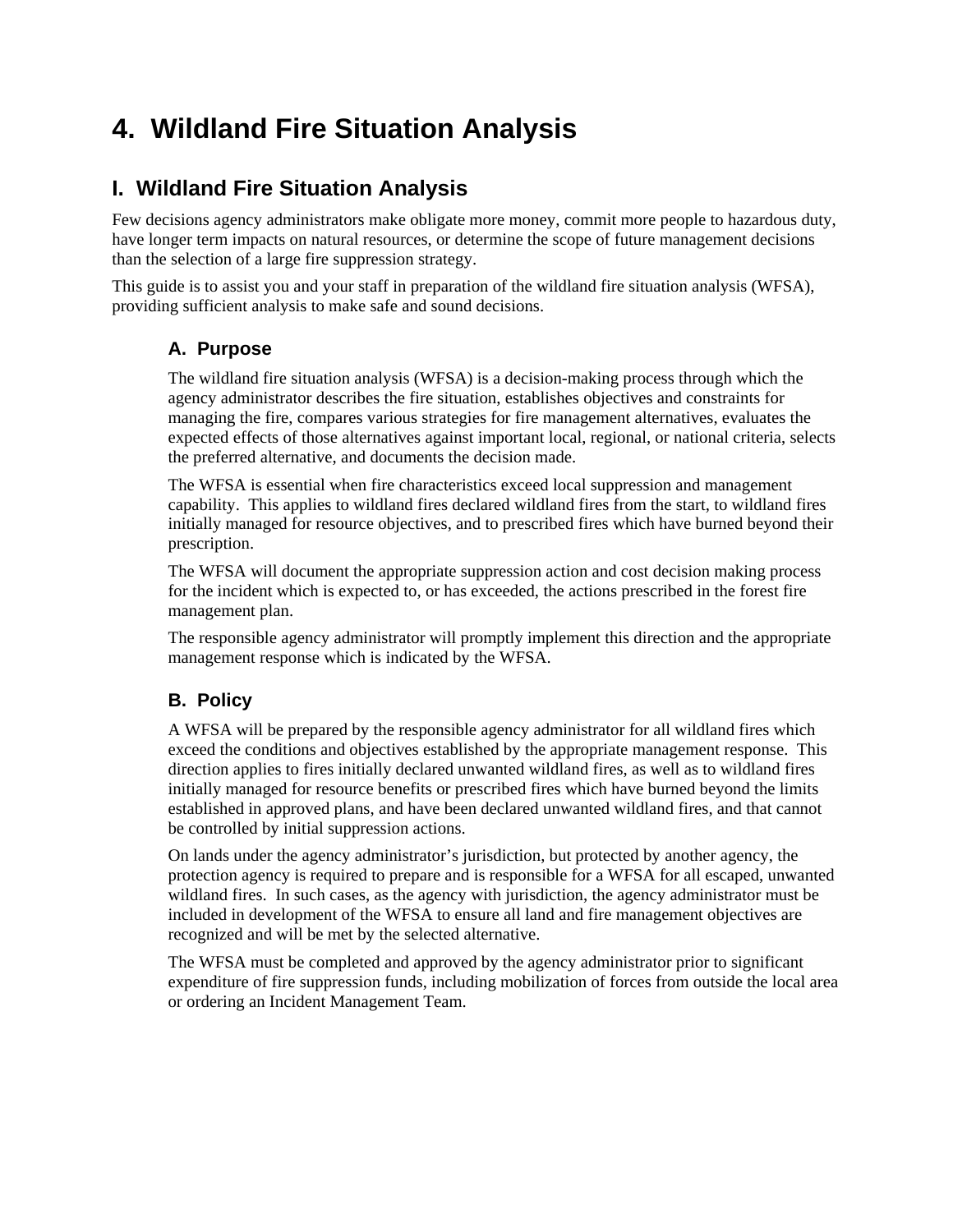## **C. Requirements of the WFSA**

The WFSA requires:

## **1. Identification of Evaluation Criteria**

Criteria will reflect the priority for firefighter and public safety as well as land and resource management objectives and constraints, potential resource damage, and suppression costs. Local, regional, and national fire suppression activities and resource capabilities shall be considered.

## **2. Development of Suppression Alternatives**

Develop alternatives that represent a reasonable range of strategies for the situation, commensurate to land management plan and fire management plan direction.

Each alternative must:

- a. be developed with a focus on firefighter and public safety.
- b. be economically viable.
- c. include a strategic plan of control for the incident.
- d. have an estimate of the suppression forces required to achieve the objective.
- e. assess the probability of success and consequences of failure to meet the objective.
- f. estimate the times of containment and control, acreage burned, suppression costs, and resource damage.
- g. be responsive to environmental issues and direction provided by the land management plan, including given constraints.
- h. be responsive to pertinent social and political issues.

In this process, be prepared to discuss why other alternatives were not considered in order to give strength to your rationale for those that were considered.

## **3. Analysis of Suppression Alternatives**

Use evaluation criteria to analyze each alternative. Be certain that estimates of expected suppression actions are consistent with resource objectives and values to be protected. Identify the alternative that provides for firefighter and public safety, minimizes the sum of suppression costs plus resource damages, and has an acceptable probability of success.

## **4. Approval and Notification**

The agency administrator will select the most appropriate WFSA alternative and approve all revisions to the original and subsequent WFSA. Inform the public and cooperators of the selected alternative as appropriate.

## **5. Monitoring and Evaluation**

The agency administrator must ensure validation of the selected WFSA alternative daily. Base validation on the current and predicted situation, including success at meeting objectives, weather and fire behavior observations and forecasts, and other local, regional, or national activity affecting availability of suppression forces.

#### **6. Documentation**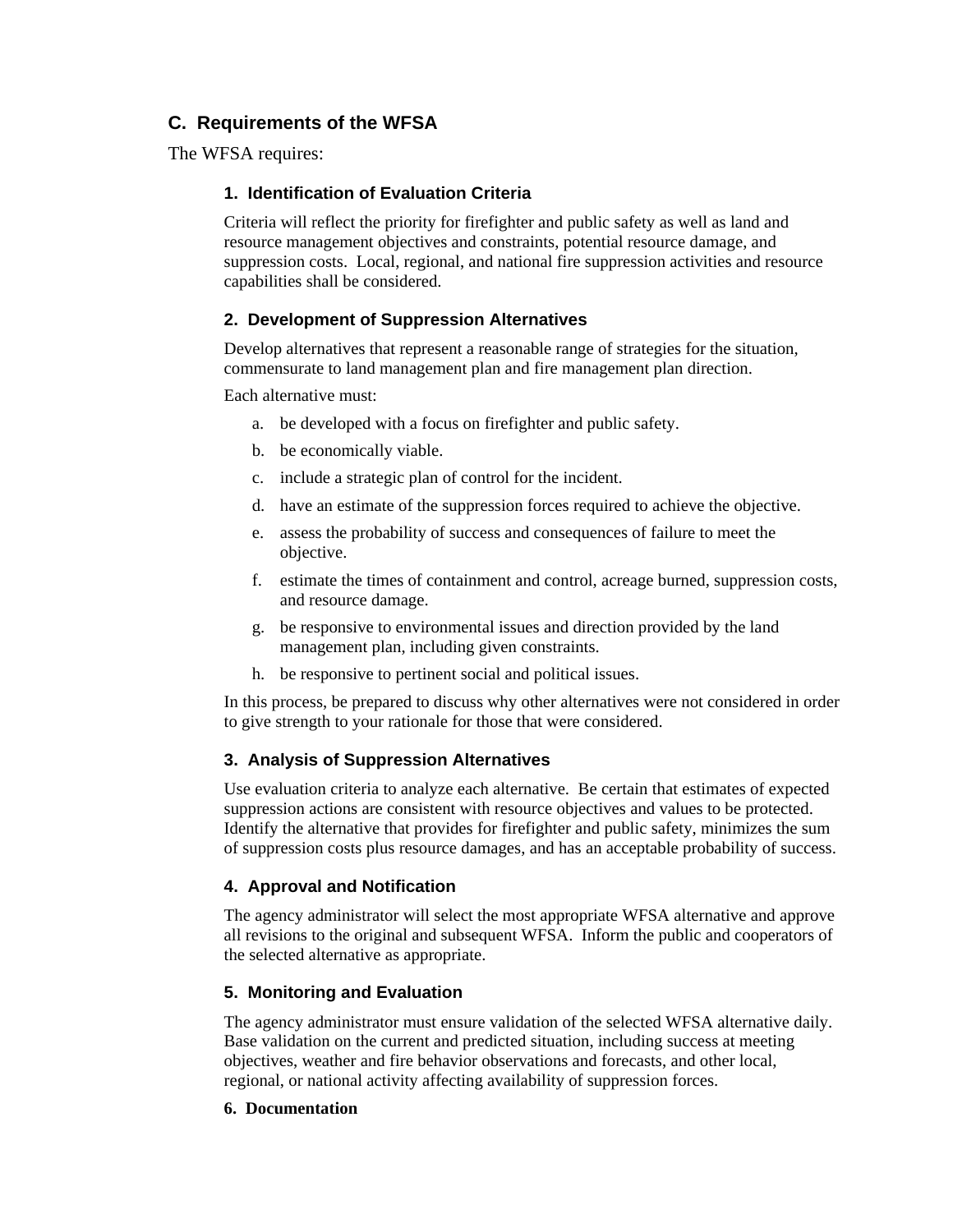Document the analysis, including any revisions and maintain as part of the permanent fire record. A map showing the predicted fire area for each alternative will be prepared.

#### **7. Decision Tree Analysis**

Decision tree analysis provides a useful way for displaying and comparing alternatives against their respective probability of success or failure. A decision tree analysis will be prepared for each alternative in the WFSA and attached to the WFSA document.

## **D. Factors to Consider in the WFSA Process**

The WFSA strategy and direction it provides may be the single most important decision an agency administrator makes regarding a wildland fire. Poorly considered, developed, and monitored WFSAs with inappropriate or unrealistic direction have resulted in enormous commitments of fire suppression forces, money, and time against insurmountable odds presented by the wildland fire. Unnecessary exposure of firefighters to the hazards of the wildland fire environment is another frequent outcome of WFSA direction to implement strategies that simply will not be effective until other conditions change.

The WFSA process is designed to bring out creative thinking focused on a unique situation. No two large fires are identical and no school solution will apply perfectly to any fire. The agency administrator should consider the momentum initiated by the WFSA, the commitment of fire suppression forces, money, and the effect on land and resource values that result from their decision, and the inertia that commitment to a weak or ineffective WFSA usually produces before a more appropriate strategy is adopted.

Factors which contribute to a *STRONG* WFSA include:

- Firefighter and public safety is recognized throughout the process;
- Realistic assessment of fire suppression resources availability and capability is used;
- Realistic timeframes are used:
- Realistic costs and resource values are used;
- Environmental resource issues are appropriately identified and considered;
- Social and political issues are recognized and addressed; and
- Constraints are identified and their impacts are considered and clearly understood.

Factors which contribute to a *WEAK* WFSA include:

• Planning for and calculating effectiveness of suppression forces that are not available, or underestimating the number or kind of forces required to achieve the objectives set forth by the planned strategy.

**Hint** - Know what else is going on and the priority of the incident you are responsible for. Can you get what your analysis says you will need to meet the objectives for the incident and reasonably ensure the probability of success? Does the success of your strategy depend on the availability of suppression forces that are questionable or unlikely?

• Unrealistic time estimates to put suppression forces on the fire.

 **Hint** - Consider where the fire will be when the forces you intend to deploy are actually engaged and becoming effective?

• Poor estimates of fire spread and perimeter increase over time.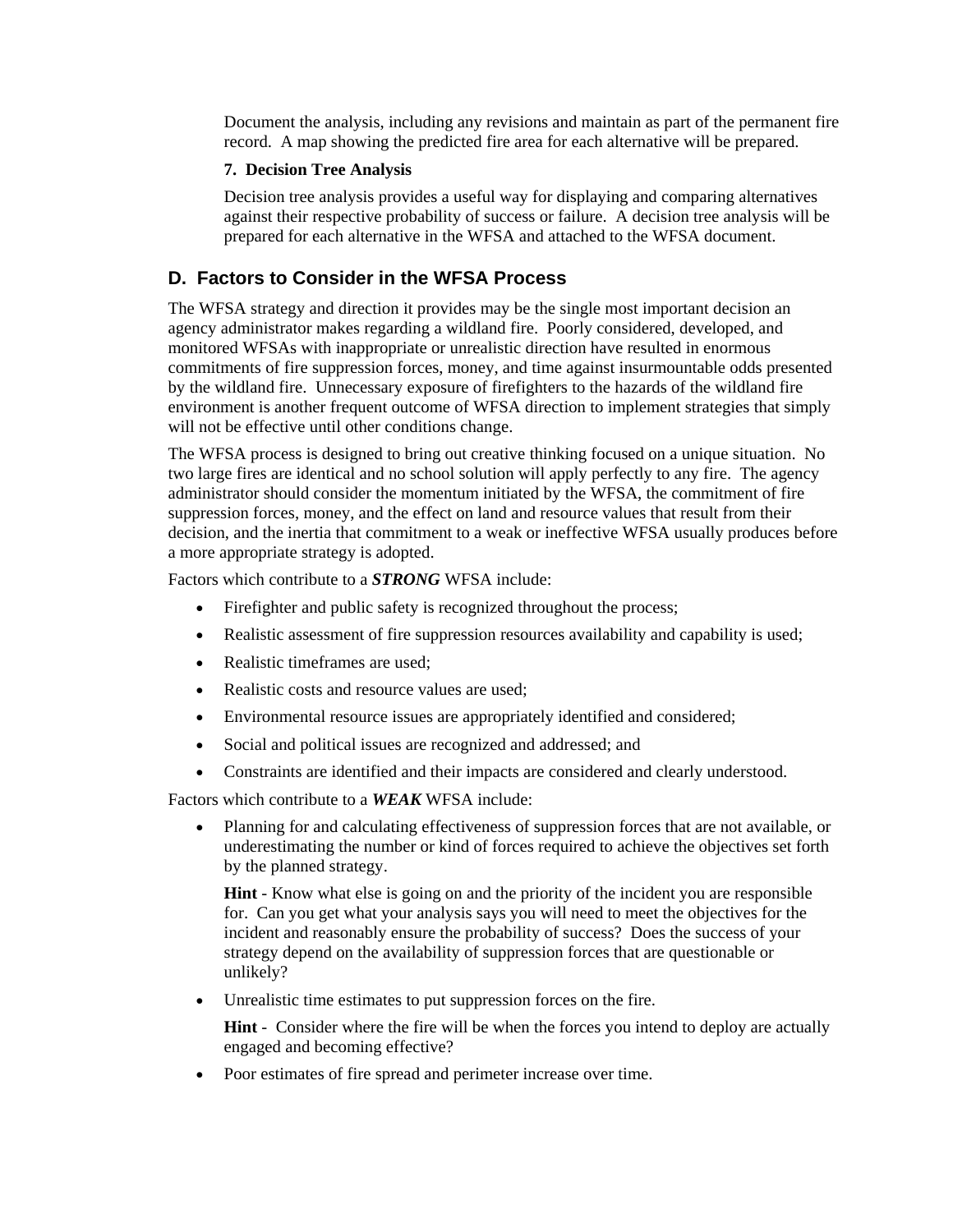**Hint** - Are your fire behavior predictions reasonable, and do you have a reliable weather forecast; did you develop good maps for your alternatives to show what the fire is capable of doing?

• Overestimating the effectiveness of suppression forces that are available.

 **Hint** - Are those forces going to have to run to stay even? Are you considering weather, fuels, and topography factors which influence fire behavior and may result in constraints to tactics and logistics?

• Underestimating the time it will take to achieve the objectives of the planned strategy.

 **Hint** - Will your strategy really work, or are you going to watch the pages of the calendar turn until something beyond your control occurs?

The Fireline Handbook, Appendix A and B, provides good guidelines for estimating fire size and production rates for and recommended numbers of suppression forces. The Southwestern Coordination Center can provide good information on the availability of suppression forces, regional and national activity competing for resources, and their arrival at incident timelines.

## **E. Cost Estimation for Large Fire Suppression Planning**

#### **1. Large Fire Suppression Costs**

The cost of suppressing large wildland fires has, over the last decade, been accelerating to levels which are unprecedented, even considering inflation. Too many variables have influenced this trend to detail those in this guide. However, the agency administrator should be aware of the significance placed on large fire cost management and the potential scrutiny which a large wildland fire will be reviewed for effective cost management, beginning with the WFSA.

Cost management should be considered as prudent selection of strategies and application of tactics to achieve bonafide objectives that are effective and efficient. Cost management does not include accepting shortcuts which compromise firefighter or public safety or accomplishment of valid objectives.

The following displays typical percentages, by category, of large fire costs.

| <b>Crews</b>            | 15% - 30%     |
|-------------------------|---------------|
| Overhead                | $15\% - 20\%$ |
| Aircraft                | $15\% - 25\%$ |
| <b>Incident Support</b> | $15\% - 20\%$ |
| Equipment               | $10\% - 20\%$ |
| <b>Supplies</b>         | $5\% - 10\%$  |

 (Costs will vary within these ranges depending on strategy and tactics, and crew and other resource types available and used.)

#### **2. Resource Value**

An integral component of the decision-making process during the WFSA is realizing the impacts of various suppression alternatives on the resource values threatened. Understanding the potential value of resources that may be lost or damaged by either the fire itself or the suppression tactics will contribute to making a stronger decision. Often, resource value information is not available in a timely fashion to consider during the WFSA process. A good source for this information is the data that was used for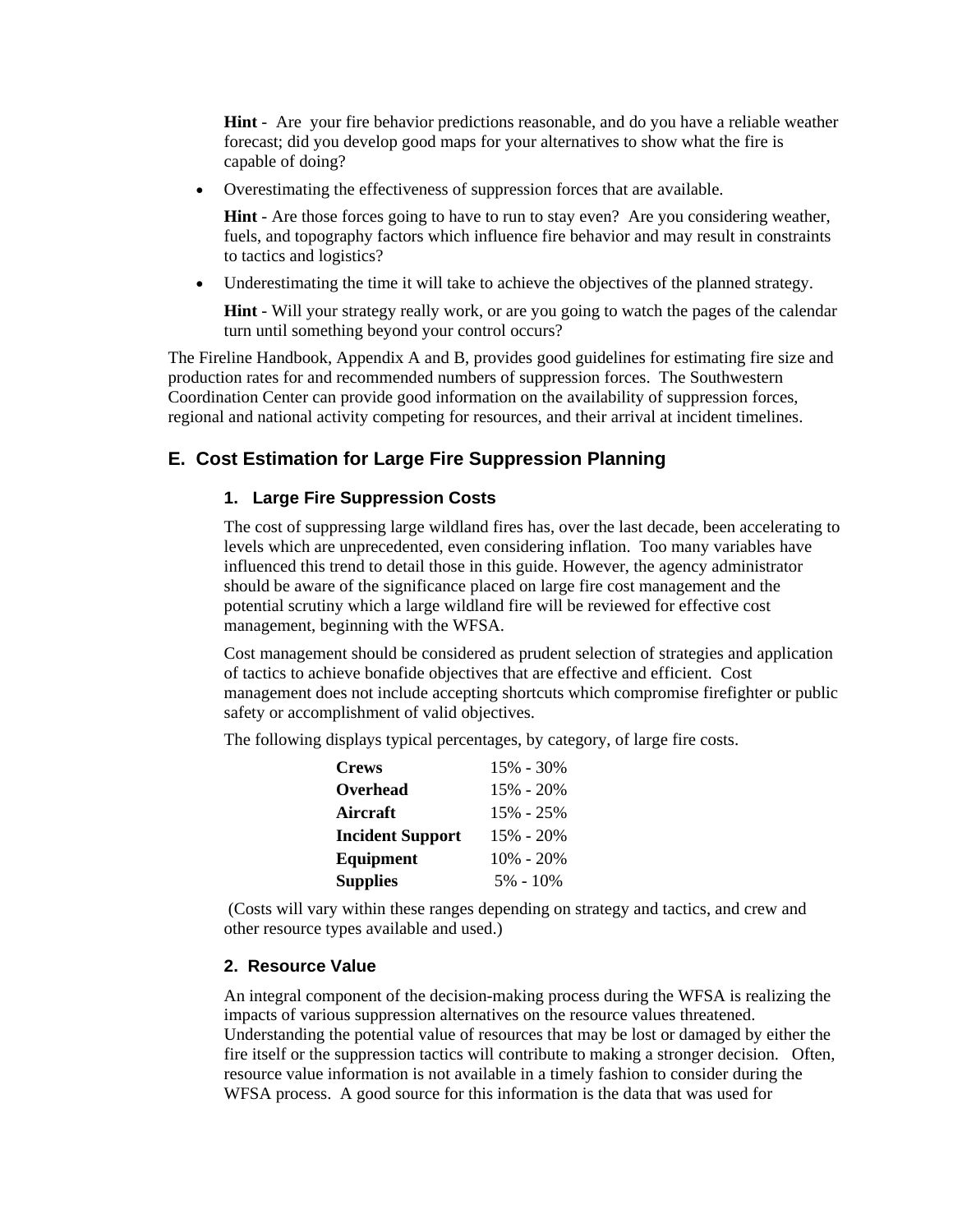NFMAS/FIREPRO/FIREBASE planning. Contact your fire management officer to get this information and have it on hand as part of this guide prior to a situation occurring on your unit.

#### **3. Cost Planning Guidelines**

The following two guides are provided to help develop planning values for large fire suppression costs.

The **"Cost Estimation Guide for Large Fire Suppression Planning"** provides average costs (hourly, daily, or by load) for each of the principal fire suppression resource types and is based on the Incident Standard Rate Estimates from the Fire Business Management Handbook. Cost information can also be obtained via the Internet at www.fs.fed.us/r3/fire/welcome.htm under Fire Management, Finance. Local resource cost information should be used if known.

The "**Cost Worksheet for WFSA Preparation"** should be used to calculate the cost for each alternative considered in the wildland fire situation analysis. This process will provide a relative comparison of suppression costs for each alternative.

## **F. Planning for the Automated WFSA**

Each administrative unit should download the program files (see section G) to a local PC. WFSA Plus is divided into four parts. These parts are the WFSA Prep, Wildland Fire Implementation Plan (WFIP), Basic WFSA, and WFSA. The WFIP is to be used for management of a natural ignition when a fire management plan is in place and it is appropriate to manage the fire for resource benefits. A WFSA Prep file is typically developed for each administrative unit. A WSFA Prep file stores values for computing suppression costs and impacts on resource values. Setting up these files in advance will save precious time when a fire is burning and chaos is mounting.

## **G. Wildland Fire Situation Analysis Format**

The following interagency format may be used to complete the wildland fire situation analysis.

The WFSA (WFSA Plus4.2) is also available and may be downloaded from the Internet to any local unit in a PC software version. To download go to www.fs.fed.us/r3/fire/welcome.htm and select: Fire Management - Software – Wildland Fire Situation Analysis.

Annual, or as appropriate, updates to the WFSA program and procedures will be provided with necessary direction.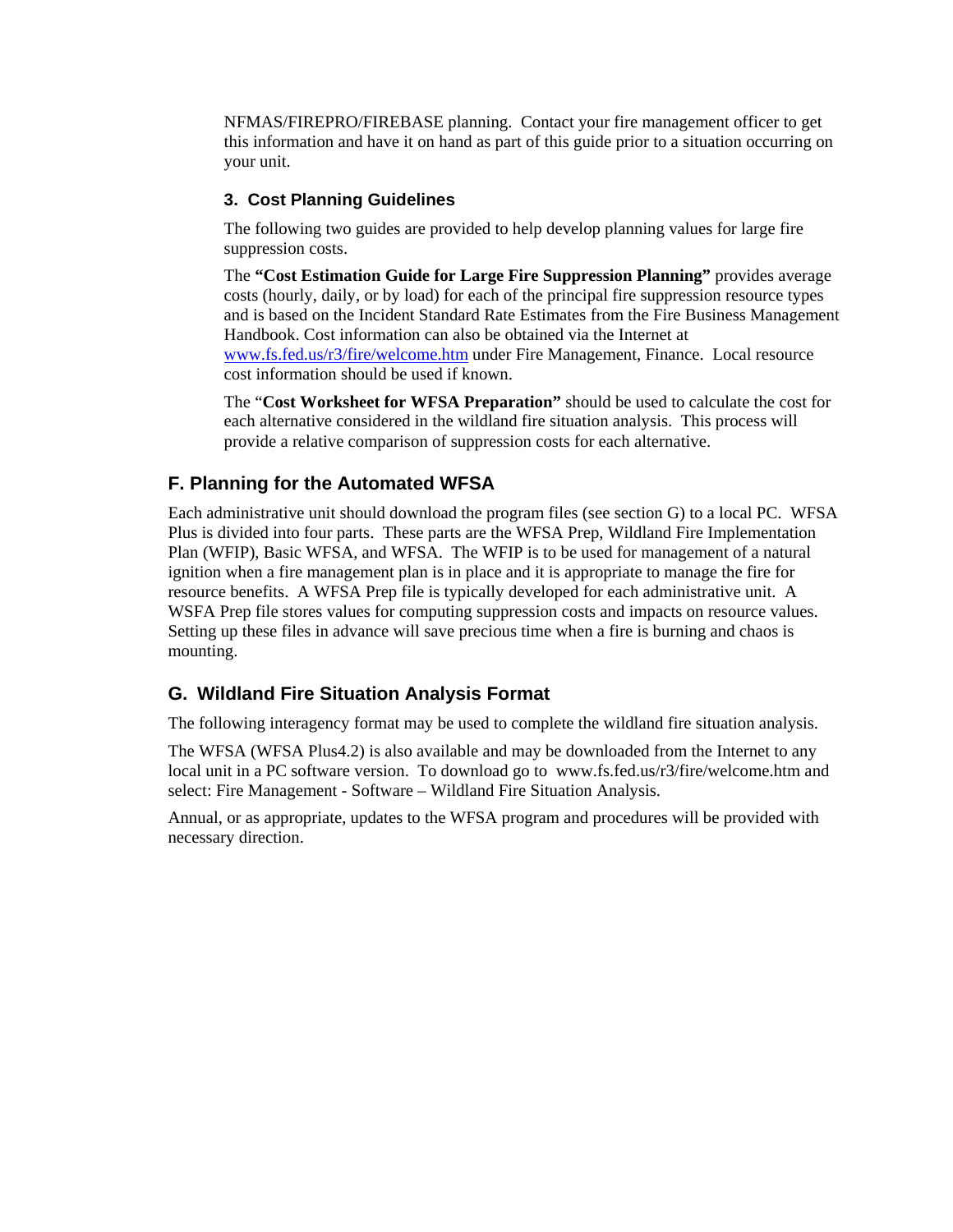# *WILDLAND FIRE SITUATION ANALYSIS*

## **U.S. DEPARTMENT OF THE INTERIOR**

*Bureau of Land Management National Park Service Bureau of Indian Affairs Fish and Wildlife Service*

## **U.S. DEPARTMENT OF AGRICULTURE**

*Forest Service*

Incident Name: \_\_\_\_\_\_\_\_\_\_\_\_\_\_\_\_\_\_\_\_\_\_\_\_\_\_\_\_

Jurisdiction(s): \_\_\_\_\_\_\_\_\_\_\_\_\_\_\_\_\_\_\_\_\_\_\_\_\_\_\_\_

Date and Time Completed: \_\_\_\_\_\_\_\_\_\_\_\_\_\_\_\_\_\_\_\_\_\_\_\_\_\_\_\_

5100.fire.mgmt/5130.suppression/5130-2.wfsa/wfsa.format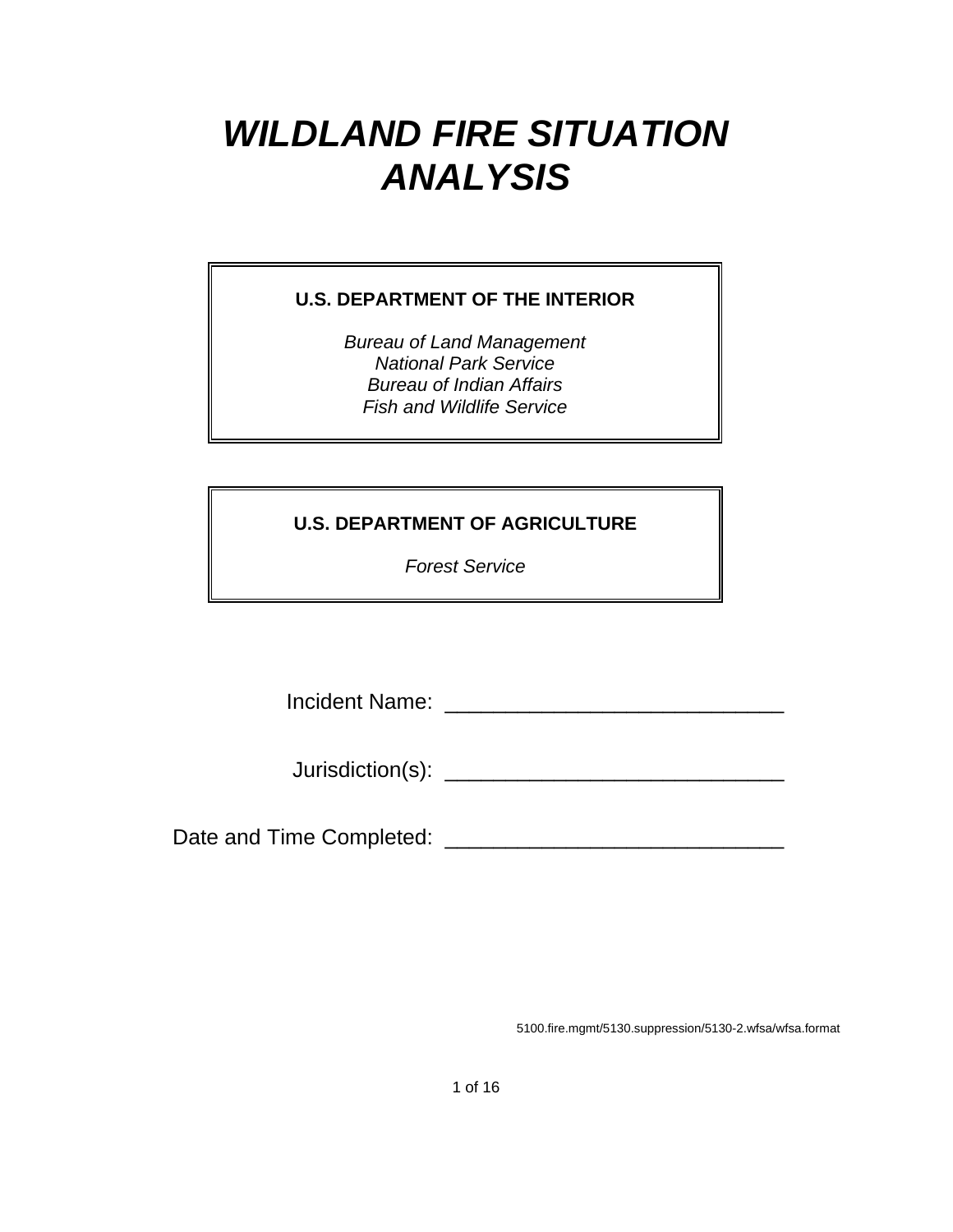## **I. WFSA Information Page** (directions and guidelines)

- I.A. Jurisdiction(s): Assign the agency or agencies that have or could have fire protection responsibility for the area involved by the fire (e.g. USFWS, USFS, etc.).
- I.B. Geographic Area: Assign the recognized Geographic Coordination Area the fire is located in (e.g. Northwest, Northern Rockies, etc.).
- I.C. Unit(s): Designate the local administrative unit(s) the fire is located on (e.g. Hart Mtn. National Wildlife Refuge, Flathead Indian Reservation, etc.).
- I.D. WFSA No.: Identify the number assigned to the most recent WFSA for this fire.
- I.E. Fire Name: Identify the unique name assigned to this fire.
- I.F. Incident No.: Identify the incident number assigned to this fire.
- I.G. Accounting Code: Identify the local unit's accounting management code assigned to this fire.
- I.H. Date/Time Prepared: Identify for this WFSA.
- I.I Attachments: Check here to designate items used to complete the WFSA package. "Other" can include data or models used in the development of the WFSA; briefly describe any used.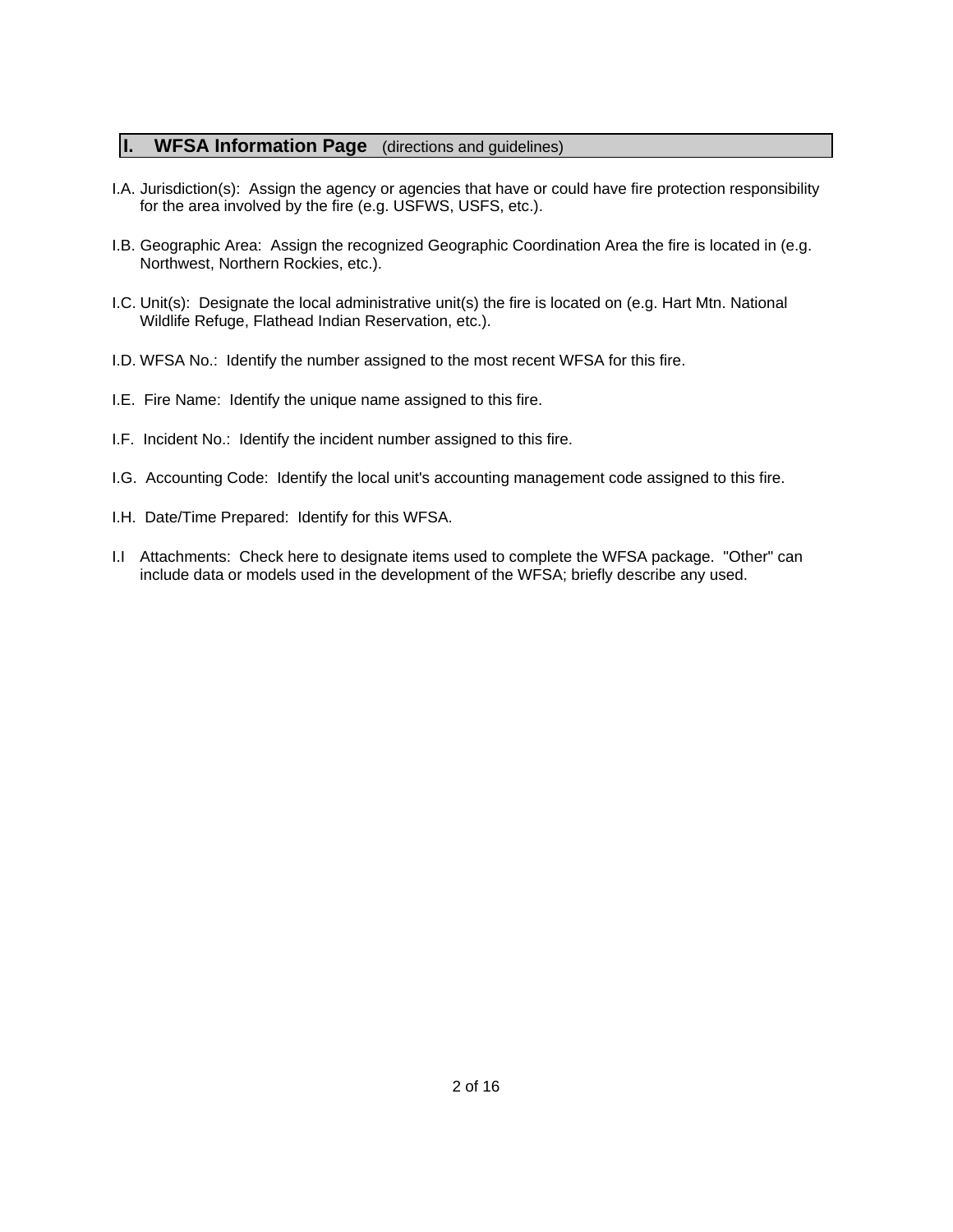## **WILDLAND FIRE SITUATION ANALYSIS**

## **I.** Incident Identification (to be completed by Agency Administrator(s))

| A. Jurisdiction(s) | B. Geographic Area |
|--------------------|--------------------|
|                    |                    |
| C. Unit(s)         | D. WFSA No.        |
| E. Fire Name       | F. Incident No.    |

## G. Accounting Code H. Date and Time Prepared

|  | I. Attachments |
|--|----------------|
|--|----------------|

| 1. Complexity Matrix/Analysis *<br>2. Risk Assessment/Analysis *<br>Probability of Success *<br>Consequences of Failure *<br>3. Maps of alternatives *<br>4. Decision Tree Analysis **<br>5. Fire Behavior Projections *<br>6. Calculations of Resource Requirements *<br>• Other (specify) |  |
|---------------------------------------------------------------------------------------------------------------------------------------------------------------------------------------------------------------------------------------------------------------------------------------------|--|
| Required by all agencies<br><b>Required by USFS</b><br>$***$                                                                                                                                                                                                                                |  |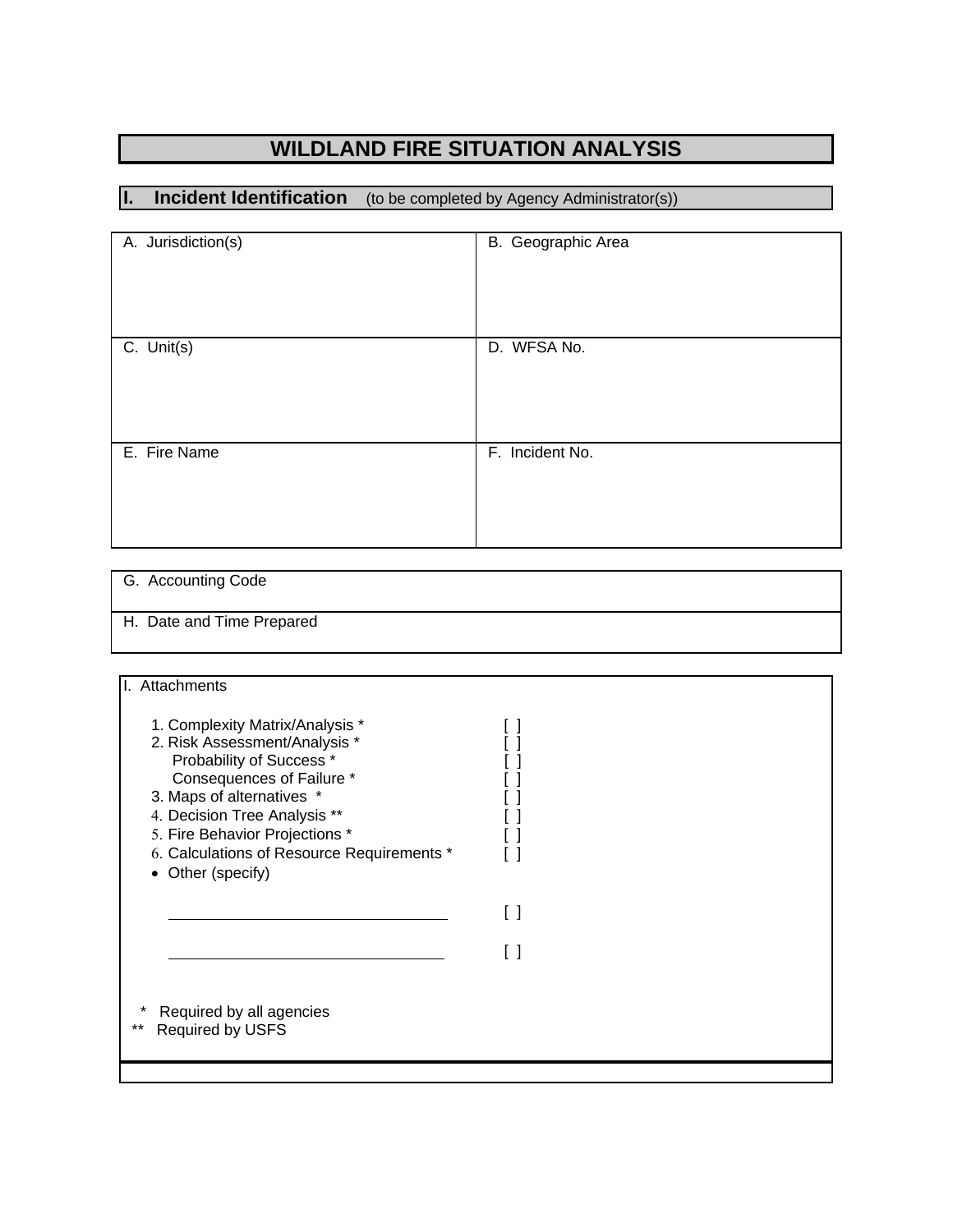#### **II.** Objectives and Constraints (directions and guidelines)

A. Objectives: Specify objectives which *must* be considered in the development of alternatives. Safety objectives for firefighter, aviation, and the public *must* receive the highest priority. Suppression objectives *must* relate to resource management objectives in the unit's approved resource management plan.

Economic objectives could include closure of all or portions of an area, thus impacting the public, or impacts to transportation, communication, and resource values.

Environmental objectives could include management objectives for airshed, water quality, wildlife, etc.

Social objectives could include any local attitudes toward fire or smoke that might affect decisions on the fire.

Other objectives might include legal or administrative constraints which would have to be considered in the analysis of the fire situation, such as the need to keep the fire off other lands, etc.

B. Constraints: List constraints on wildland fire action. These could include constraints to designated wilderness, wilderness study areas, environmentally or culturally sensitive areas, irreparable damage to resources or smoke management and air quality concerns. Economic constraints such as public and agency cost could be considered here.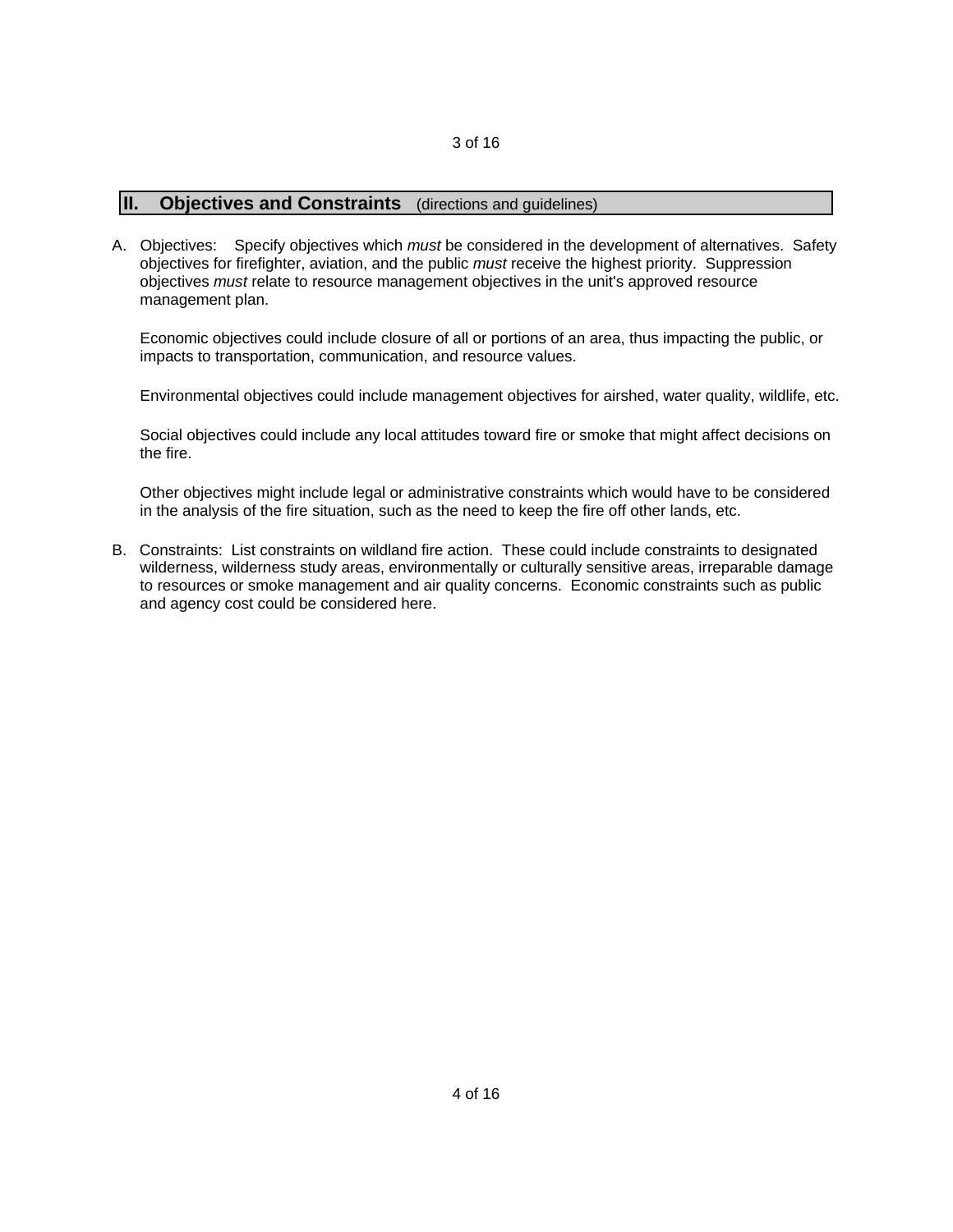| II.                                             | <b>Objectives and Constraints</b> (to be completed by Agency Administrator(s)) |
|-------------------------------------------------|--------------------------------------------------------------------------------|
| A. Objectives (Must be specific and measurable) |                                                                                |
| 1. Safety<br>- Public                           |                                                                                |
|                                                 |                                                                                |
|                                                 |                                                                                |
| - Firefighter                                   |                                                                                |
|                                                 |                                                                                |
| Economic<br>2.                                  |                                                                                |
|                                                 |                                                                                |
| Environmental<br>3.                             |                                                                                |
|                                                 |                                                                                |
| Social<br>4.                                    |                                                                                |
|                                                 |                                                                                |
| 5.<br>Other                                     |                                                                                |
|                                                 |                                                                                |
| <b>B.</b> Constraints                           |                                                                                |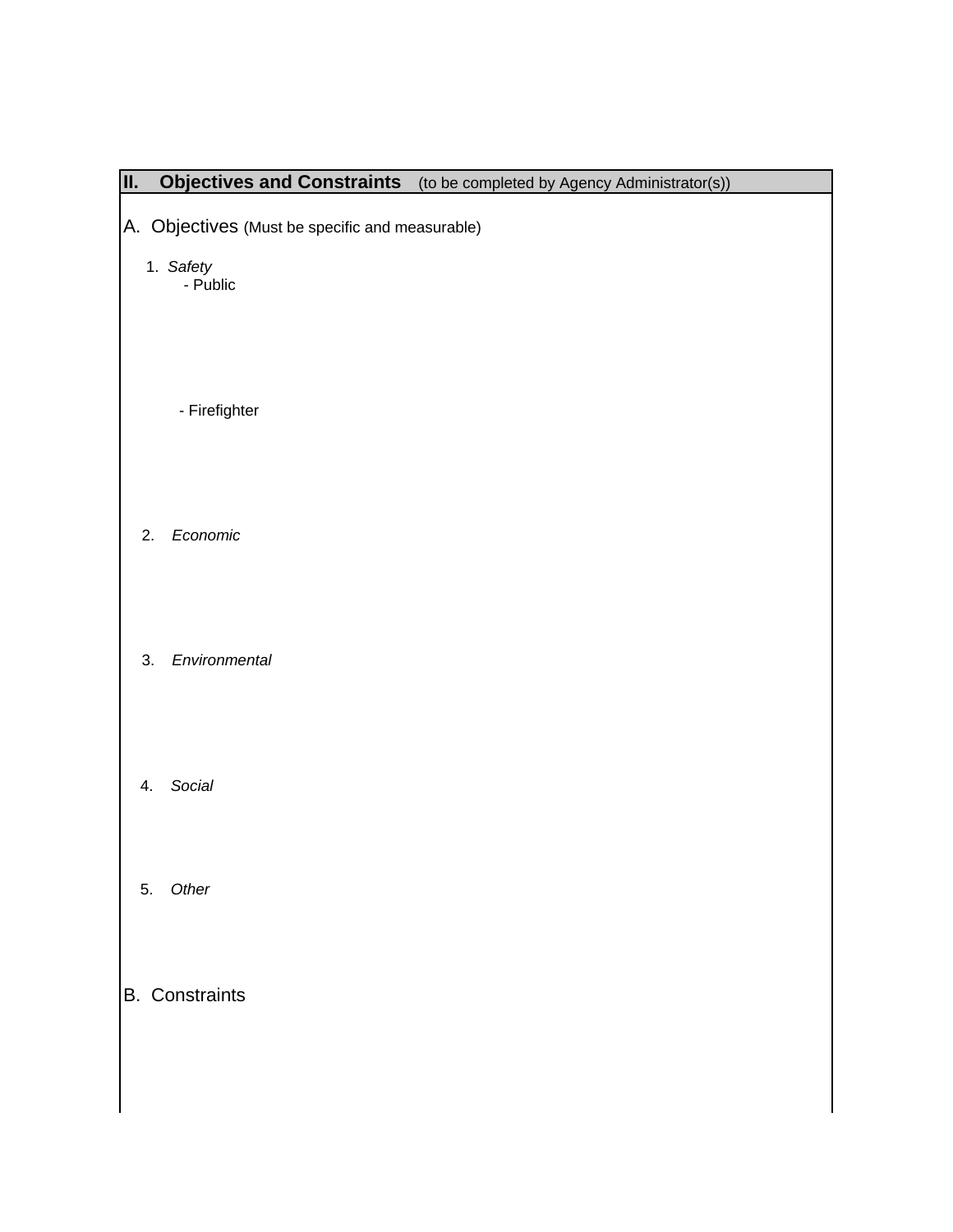#### 5 of 16

#### **III.** Alternatives (Directions and Guidelines)

- A. Wildland Fire Management Strategy: Briefly describe the general wildland fire strategies for each alternative. Alternatives must meet resource management plan objectives.
- B. Narrative: Briefly describe each alternative with geographic names, locations, etc. that would be used when implementing a wildland fire strategy. For example, contain within a specific named watershed within the first burning period.
- C. Resources Needed: Resources described must be reasonable to accomplish the tasks described in the narrative in Section III. B. It is critical to look at the reality of the availability of these needed resources.
- D. Final Fire Size: Estimated final fire size for each alternative at time of containment.
- E. Estimated Contain/Control Date: Estimates of each alternative shall be made based on predicted weather, fire behavior, resource availability, and the effects of suppression efforts.
- F. Cost: Estimate all incident costs for each alternative. Consider mop-up, rehabilitation, and other costs as necessary.
- G. Risk Assessment: Probability of Success/Consequences of Failure: Describe the probability as a percentage and list associated consequences for success and failure. Develop this information from models, practical experience, or other acceptable means. Consequences described will include fire size, days to contain, days to control, costs, and other information such as closures and effects on critical habitat. Include fire behavior and long-term fire weather forecasts to derive this information.
- H. Complexity: Assign the incident complexity rating calculated for each alternative; e.g. Type 1 or Type 2.
- I. A map for each alternative should be prepared. The map shall be based on the Probability of Success/Consequences of Failure and include other relevant information.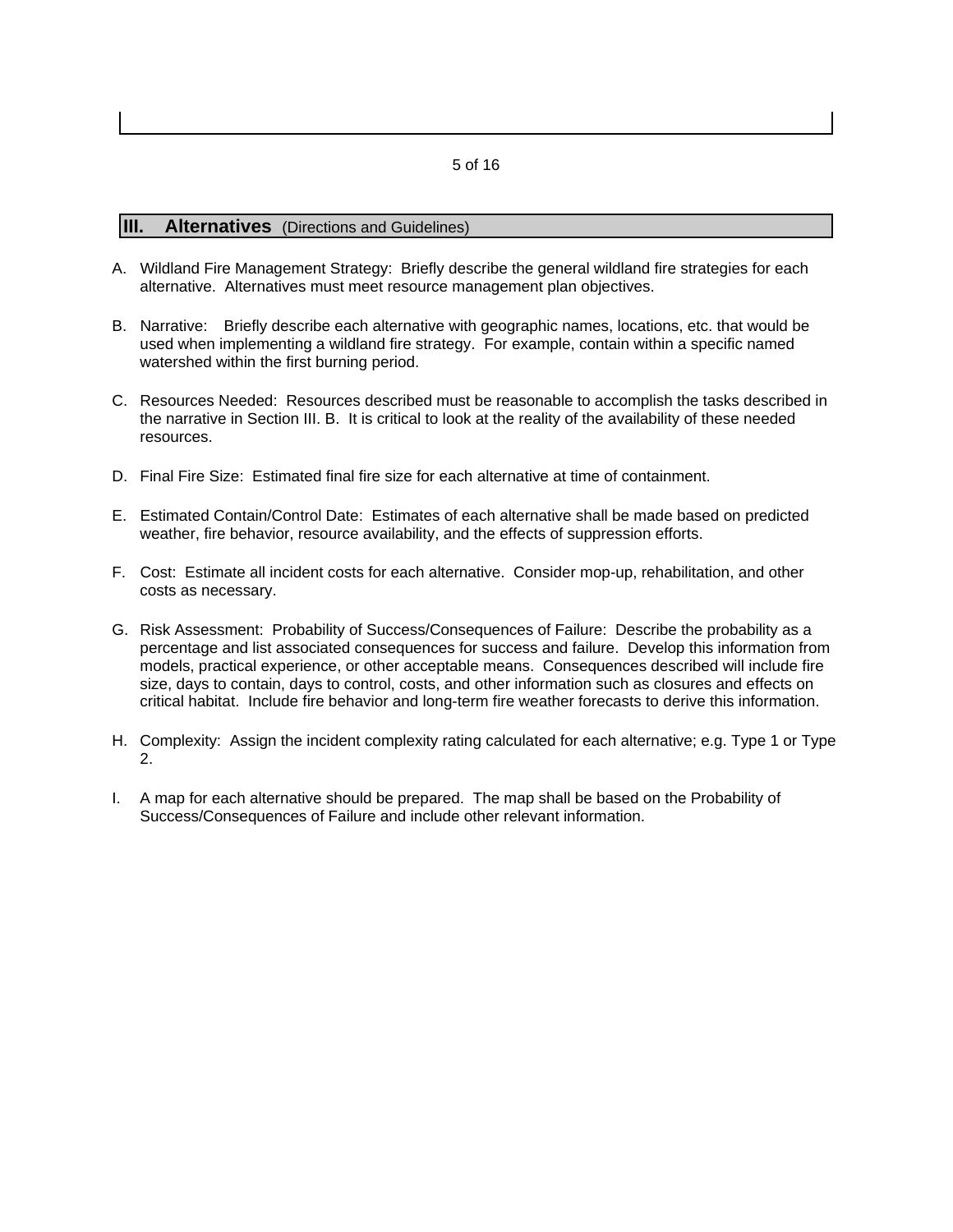|                                  | III. Alternatives (to be completed by FMO / IC) |   |   |
|----------------------------------|-------------------------------------------------|---|---|
|                                  | A                                               | В | C |
| A. Wildland Fire<br>Strategy     |                                                 |   |   |
| <b>B.</b> Narrative              |                                                 |   |   |
| C. Resources Needed<br>handcrews |                                                 |   |   |
| engines                          |                                                 |   |   |

|                                          | A | ь | U |
|------------------------------------------|---|---|---|
| A. Wildland Fire<br>Strategy             |   |   |   |
| <b>B.</b> Narrative                      |   |   |   |
|                                          |   |   |   |
| C. Resources Needed<br>handcrews         |   |   |   |
| engines                                  |   |   |   |
| dozers                                   |   |   |   |
| airtankers                               |   |   |   |
| helicopters                              |   |   |   |
| other                                    |   |   |   |
| D. Final Fire Size                       |   |   |   |
| E. Estimated<br>Contain/Control<br>Dates |   |   |   |
| F. Costs                                 |   |   |   |
| G. Risk Assessment                       |   |   |   |
| Probability of<br><b>Success</b>         |   |   |   |
| Consequence of<br>Failure                |   |   |   |
| H. Complexity Level                      |   |   |   |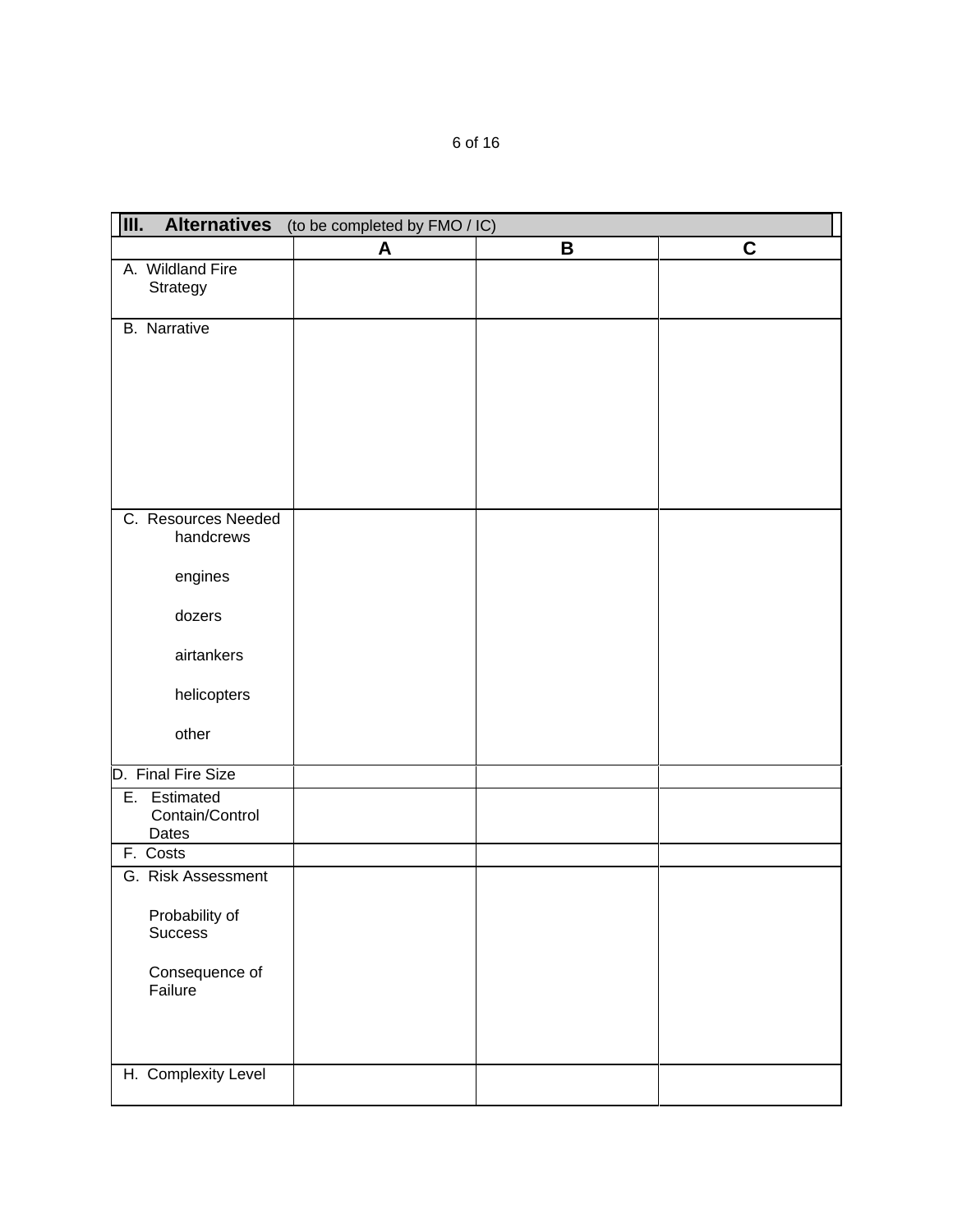| Attach<br>Map for   |  |  |
|---------------------|--|--|
| Each<br>Alternative |  |  |

7 of 16

## **IV. Evaluation of Alternatives** (Directions and Guidelines)

A. **Evaluation Process**: Conduct an analysis for each element of each objective and each alternative. Objectives shall match those identified in Section II. A. Use the best estimates available and quantify whenever possible. Provide ratings for each alternative and corresponding objective element.

 Fire effects may be negative, cause no change, or may be positive. Examples which may be used include:

- A system which employs a "-" for negative effects, an "0" for no change, and a "+" for positive effects; or
- A system which uses a numeric factor for the importance of the component being considered (soils, watershed, political, etc.) and assigns values (such as -1 to +1, or -100 to +100) to each consideration, then arrives at a weighted average; or
- If you have the information necessary to assign dollar amounts (estimates) for natural resource and cultural values, this level of data is preferred.

 Use those methods which are most appropriate for the situation and agency. To be able to evaluate positive fire effects, the area must be included in the approved resource management plan, and there must be consistency with the objectives and prescriptions of the unit's fire management plan.

**Sum of Economic Values**: Calculate for each element in each alternative the net effect of the rating system used. This can include the balance of; pluses (+) and minuses (-), numerical ratings, or natural and cultural resource values expressed in dollars.

 Again, resource benefits may be considered as part of the analysis process when the wildland fire is within a prescription consistent with approved fire management plans and in support of the unit's resource management plan.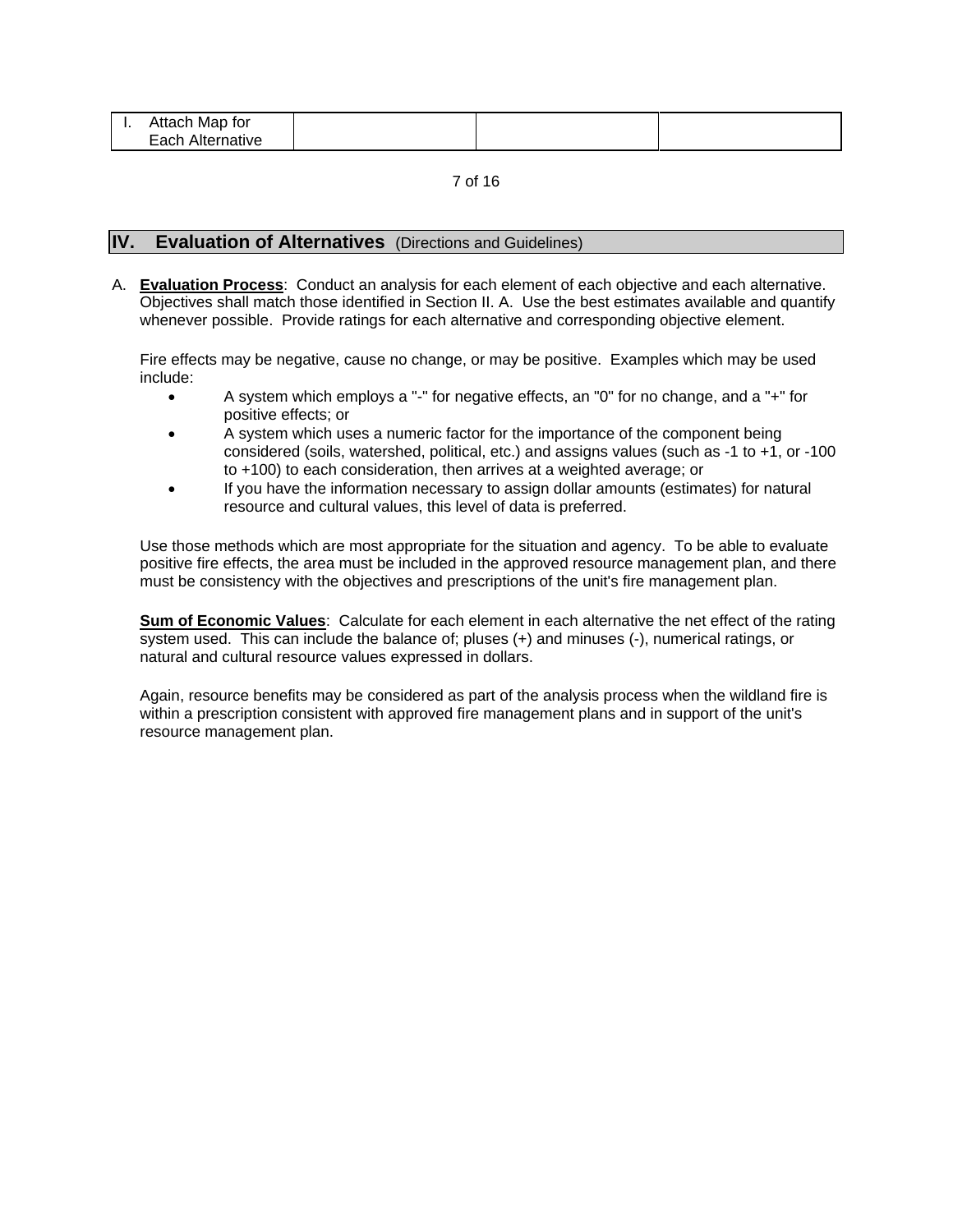8 of 16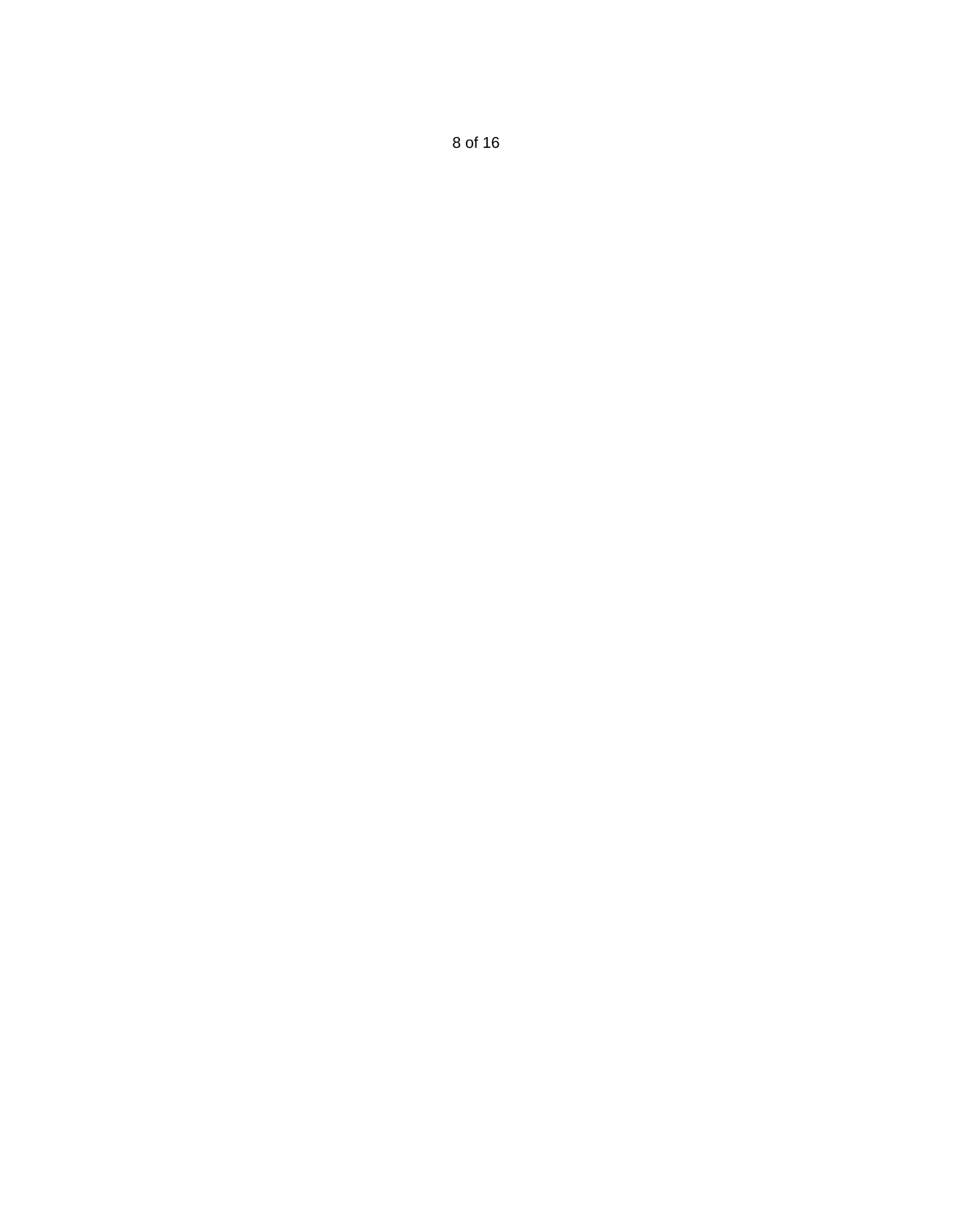| IV.<br><b>Evaluation of Alternatives</b>     | (to be completed by Agency Administrator(s) and FMO/IC) |   |   |
|----------------------------------------------|---------------------------------------------------------|---|---|
| <b>A. Evaluation Process</b>                 | A                                                       | B | C |
| <b>Safety</b>                                |                                                         |   |   |
| firefighter                                  |                                                         |   |   |
| aviation                                     |                                                         |   |   |
| public                                       |                                                         |   |   |
| Sum of Safety Values                         |                                                         |   |   |
| <b>Economic</b><br>forage                    |                                                         |   |   |
| improvements                                 |                                                         |   |   |
| recreation                                   |                                                         |   |   |
| timber                                       |                                                         |   |   |
| water                                        |                                                         |   |   |
| wilderness                                   |                                                         |   |   |
| wildlife                                     |                                                         |   |   |
| other (specify)                              |                                                         |   |   |
|                                              |                                                         |   |   |
| Sum of Economic Values                       |                                                         |   |   |
| <b>Environmental</b><br>air                  |                                                         |   |   |
| visuals                                      |                                                         |   |   |
| hazardous fuels                              |                                                         |   |   |
| <b>TE&amp;S</b> species                      |                                                         |   |   |
| other (specify)                              |                                                         |   |   |
|                                              |                                                         |   |   |
| Sum of Environmental Values<br><b>Social</b> |                                                         |   |   |
| employment                                   |                                                         |   |   |
| public concern                               |                                                         |   |   |
| cultural                                     |                                                         |   |   |
| other (specify)                              |                                                         |   |   |
| Sum of Social Values                         |                                                         |   |   |
| Other (specify)                              |                                                         |   |   |
| Sum of Other Values                          |                                                         |   |   |
| <b>Comparison of all</b>                     |                                                         |   |   |
| <b>Evaluated</b>                             |                                                         |   |   |
| <b>Categories</b>                            |                                                         |   |   |
|                                              |                                                         |   |   |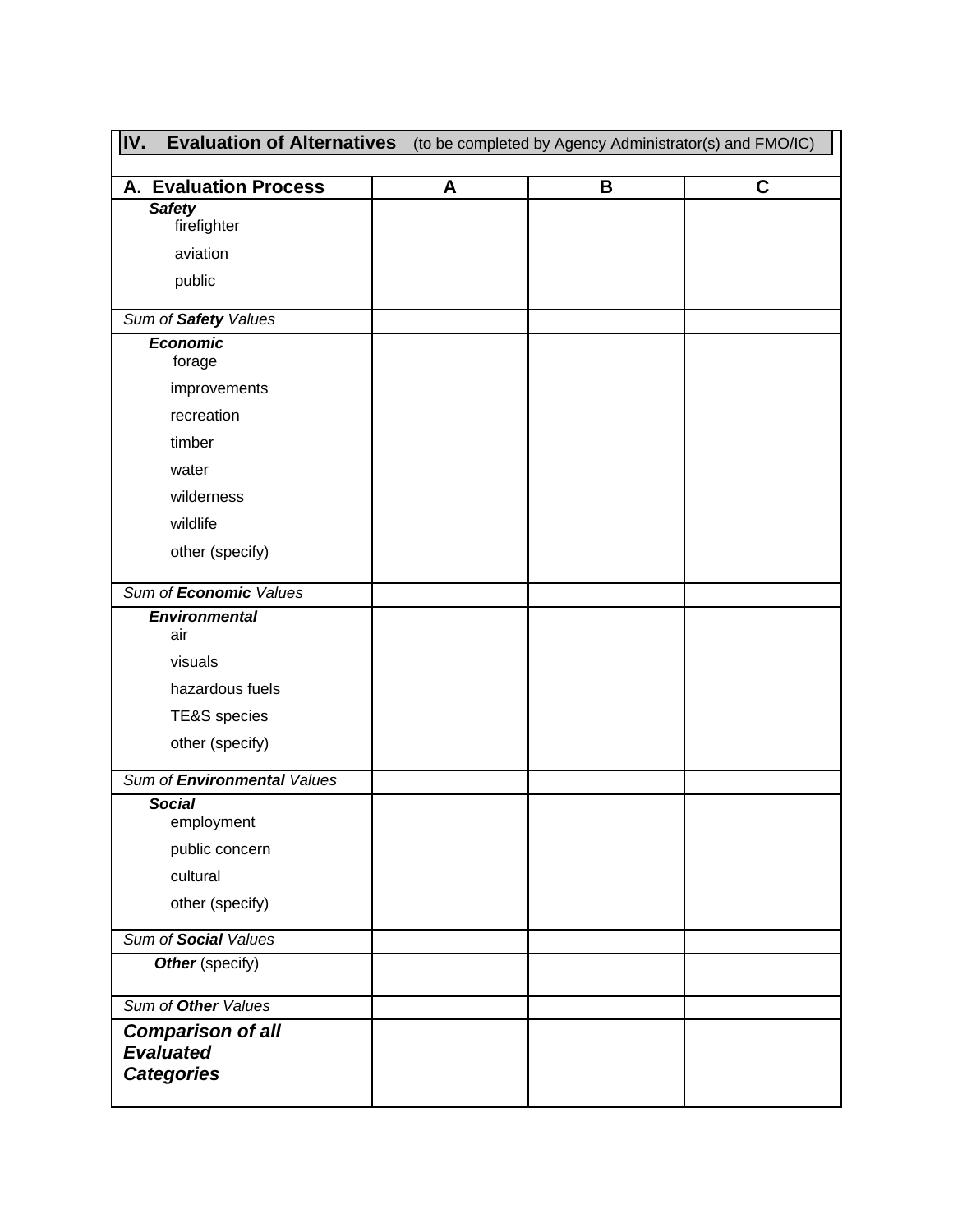## **V. Analysis Summary** (Directions and Guidelines)

- **A. Compliance with Objectives**: Prepare narratives that summarize each alternative's effectiveness in meeting each objective. Alternatives that do not comply with objectives are not acceptable. Narrative could be based on effectiveness and efficiency. For example, "most effective and least efficient," "least effective and most efficient." Answers could be based on a two-tiered rating system such as "complies with objective" and "fully complies with or exceeds objective." Use a system that best fits the manager's need.
- **B. Pertinent Data**: Data for this section has already been presented and is duplicated here to help the Agency Administrator(s) confirm their selection of an alternative. Final fire size is displayed on page 7, section III. D. Complexity is calculated in the attachments and displayed on page 7, section III. H. Costs are displayed on page 7, section III. F. Economic values have been calculated and displayed on page 9. Probability of success/consequences of Failure is calculated in the attachments and displayed on page 7, section III. G.
- **C. External and Internal Influences**: Assign information and data occurring at the time the WFSA is signed. Identify the Preparedness Index/Level (1 through 5) for the National and Geographic Area levels. If available, indicate the Incident Priority assigned to this incident by the MAC Group. Designate the Resource Availability status. This information is available from the Geographic Coordination Center and needed to select a viable alternative. Designate "yes" indicating a current weather forecast has been provided to, and used by, the Agency Administrator(s) to evaluate each alternative. Assign information to the "Other" category as needed by the Agency Administrator(s).

## **VI. Decision** (Directions and Guidelines)

Identify the alternative selected. Must have clear and concise rationale for the decision, and Agency Administrator(s) signature(s), with date and time signed included.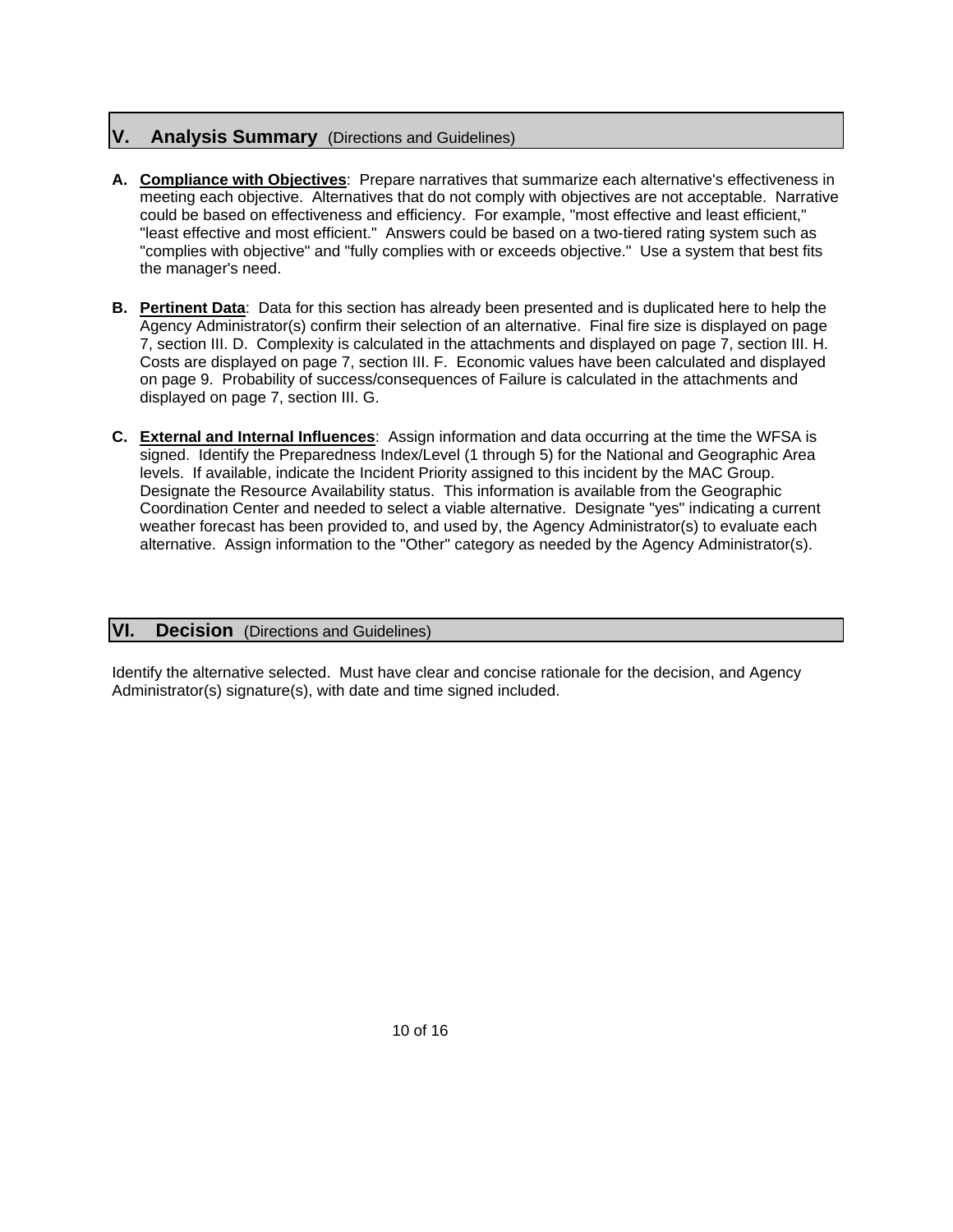| V.<br><b>Analysis Summary</b>                                                          | (to be completed by Agency Administrator(s) and FMO / IC) |   |               |
|----------------------------------------------------------------------------------------|-----------------------------------------------------------|---|---------------|
| <b>Alternatives</b>                                                                    | A                                                         | B | C             |
| A. Compliance with Objectives<br>Safety                                                |                                                           |   |               |
| Economic                                                                               |                                                           |   |               |
| Environmental                                                                          |                                                           |   |               |
| Social                                                                                 |                                                           |   |               |
| Other                                                                                  |                                                           |   |               |
| <b>B. Pertinent Data</b>                                                               |                                                           |   |               |
| <b>Final Fire Size</b>                                                                 |                                                           |   |               |
| Complexity                                                                             |                                                           |   |               |
| <b>Suppression Costs</b>                                                               |                                                           |   |               |
| Resource Values                                                                        |                                                           |   |               |
| Probability of Success                                                                 |                                                           |   |               |
| Consequences of<br>Failure                                                             |                                                           |   |               |
|                                                                                        |                                                           |   |               |
| C. External / Internal Influences<br>National & Geographic Area<br>Preparedness Levels |                                                           |   |               |
| <b>Incident Priority</b>                                                               |                                                           |   |               |
| <b>Resource Availability</b>                                                           |                                                           |   |               |
| Wx Forecast (long range)                                                               |                                                           |   |               |
| Fire Behavior Projections                                                              |                                                           |   |               |
| VI.<br><b>Decision</b>                                                                 | (to be completed by Agency Administrator(s))              |   |               |
| The Selected Alternative is:                                                           |                                                           |   |               |
| Rationale:                                                                             |                                                           |   |               |
|                                                                                        |                                                           |   |               |
| Agency Administrator(s)                                                                |                                                           |   | Date and Time |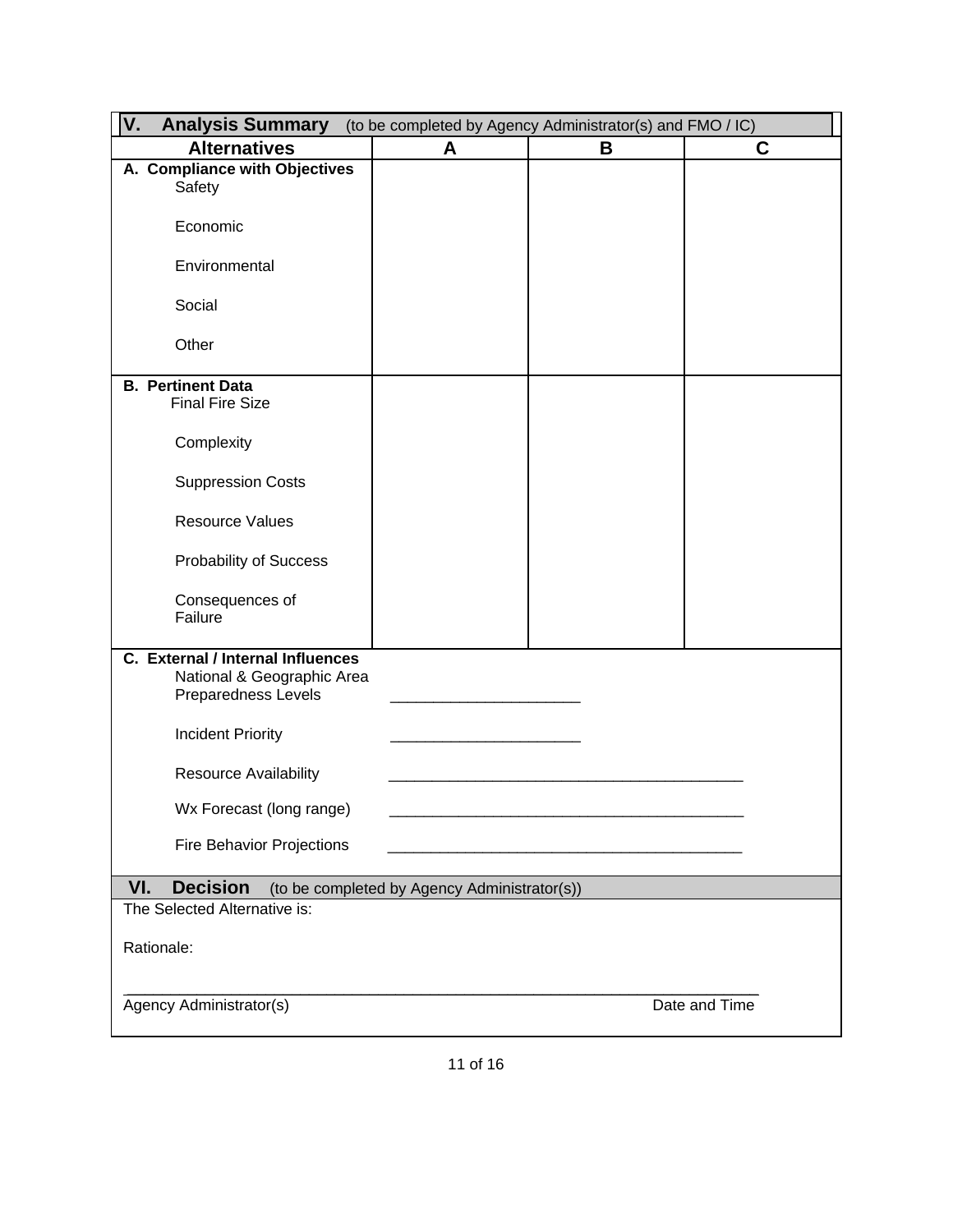## **VII. Daily Review** (Directions and Guidelines)

The date, time, and signature of reviewing officials are reported in each column for *each day* of the incident. The status of preparedness level, incident priority, resource availability, weather forecast, fire behavior projections, and WFSA validity is completed for each day reviewed. Ratings for the preparedness level, incident priority, resource availability, and weather forecast are addressed on page 10, section V. C. Assign a "yes" under "WFSA Valid" to continue use of this WFSA, without revision. A "no" indicates this WFSA is no longer valid and must be revised, or a new WFSA must be prepared.

## **VIII. Final Review** (Directions and Guidelines)

This section is completed by the Agency Administrator(s). A signature(s), date, and time are provided once all conditions of the WFSA have been met.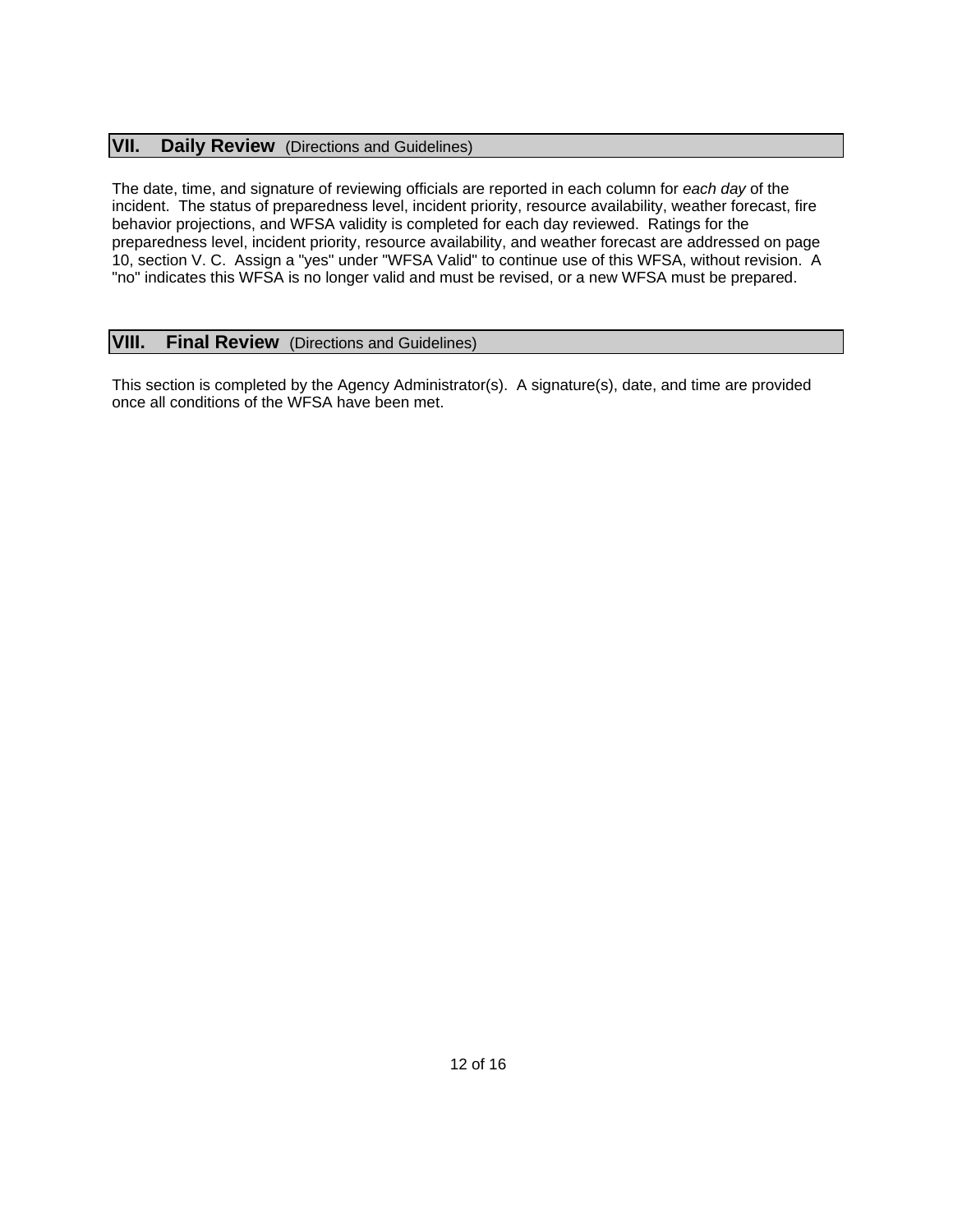| VII. | <b>Daily Review</b><br>(to be completed by Agency Administrator(s) or designate(s))                  |    |                |                          |                |                           |                           |                |
|------|------------------------------------------------------------------------------------------------------|----|----------------|--------------------------|----------------|---------------------------|---------------------------|----------------|
|      | Selected alternative to be reviewed daily to determine if still valid until objectives have been met |    |                |                          |                |                           |                           |                |
|      |                                                                                                      |    | $\overline{P}$ | $\mathbf{I}$             | $\overline{R}$ | W                         | $\overline{F}$            | W              |
|      |                                                                                                      |    | ${\sf R}$      | ${\sf N}$                | $\mathsf E$    | $\mathsf E$               | $\mathbf{I}$              | $\mathsf F$    |
|      |                                                                                                      |    | $\mathsf E$    | $\mathsf C$              | $\mathsf S$    | $\mathsf A$               | ${\sf R}$                 | $\mbox{\bf S}$ |
|      |                                                                                                      |    | $\sf P$        | $\mathbf{I}$             | $\mathsf O$    | $\mathsf T$               | E                         | $\mathsf A$    |
|      |                                                                                                      |    | A              | $\mathsf D$              | $\sf U$        | $\boldsymbol{\mathsf{H}}$ |                           |                |
|      |                                                                                                      |    | $\mathsf{R}$   | $\mathsf E$              | ${\sf R}$      | $\mathsf E$               | B                         | $\vee$         |
|      |                                                                                                      |    | $\mathsf E$    | ${\sf N}$                | $\mathsf C$    | ${\sf R}$                 | E                         | $\mathsf A$    |
|      |                                                                                                      |    | D              | $\sf T$                  | $\mathsf E$    |                           | $\boldsymbol{\mathsf{H}}$ | $\mathsf L$    |
|      |                                                                                                      |    | ${\sf N}$      |                          |                | $\mathsf F$               | A                         | $\mathbf{I}$   |
|      |                                                                                                      |    | $\mathsf E$    | $\sf P$                  | A              | $\circ$                   | $\vee$                    | D              |
|      |                                                                                                      |    | $\mbox{S}$     | ${\sf R}$                | $\mathsf V$    | ${\sf R}$                 | $\mathbf{I}$              |                |
|      |                                                                                                      |    | $\mathsf S$    | $\mathbf{I}$             | $\mathsf A$    | $\mathsf E$               | $\mathsf O$               |                |
|      |                                                                                                      |    |                | $\mathsf O$              | $\mathbf{I}$   | $\mathsf{C}$              | ${\sf R}$                 |                |
|      |                                                                                                      |    | L              | ${\sf R}$                | L              | $\mathsf A$               |                           |                |
|      |                                                                                                      |    | $\mathsf E$    | $\overline{\phantom{a}}$ | A              | $\mathsf S$               | $\sf P$                   |                |
|      |                                                                                                      |    | $\sf V$        | $\sf T$                  | $\, {\bf B}$   | $\top$                    | ${\sf R}$                 |                |
|      |                                                                                                      |    | $\mathsf E$    | Υ                        | $\mathbf{I}$   |                           | $\mathsf O$               |                |
|      |                                                                                                      |    | L              |                          | L              |                           | J                         |                |
|      |                                                                                                      |    | S              |                          | $\mathbf{I}$   |                           | $\mathsf E$               |                |
|      |                                                                                                      |    |                |                          | $\sf T$        |                           | $\mathsf C$               |                |
|      |                                                                                                      |    |                |                          | Υ              |                           | $\top$                    |                |
|      |                                                                                                      |    |                |                          |                |                           | $\mathbf{I}$              |                |
|      |                                                                                                      |    |                |                          |                |                           | $\mathsf O$               |                |
|      |                                                                                                      |    |                |                          |                |                           | ${\sf N}$                 |                |
|      |                                                                                                      |    |                |                          |                |                           | $\mathbb S$               |                |
| Date | Time                                                                                                 | By |                |                          |                |                           |                           |                |
|      |                                                                                                      |    |                |                          |                |                           |                           |                |
|      |                                                                                                      |    |                |                          |                |                           |                           |                |
|      |                                                                                                      |    |                |                          |                |                           |                           |                |
|      |                                                                                                      |    |                |                          |                |                           |                           |                |
|      |                                                                                                      |    |                |                          |                |                           |                           |                |
|      |                                                                                                      |    |                |                          |                |                           |                           |                |
|      |                                                                                                      |    |                |                          |                |                           |                           |                |
|      |                                                                                                      |    |                |                          |                |                           |                           |                |
|      |                                                                                                      |    |                |                          |                |                           |                           |                |
|      |                                                                                                      |    |                |                          |                |                           |                           |                |
|      |                                                                                                      |    |                |                          |                |                           |                           |                |
|      |                                                                                                      |    |                |                          |                |                           |                           |                |
|      |                                                                                                      |    |                |                          |                |                           |                           |                |
|      |                                                                                                      |    |                |                          |                |                           |                           |                |
|      |                                                                                                      |    |                |                          |                |                           |                           |                |
|      |                                                                                                      |    |                |                          |                |                           |                           |                |

**\* \* \* If WFSA Is No Longer Valid, A New WFSA Will Be Completed \***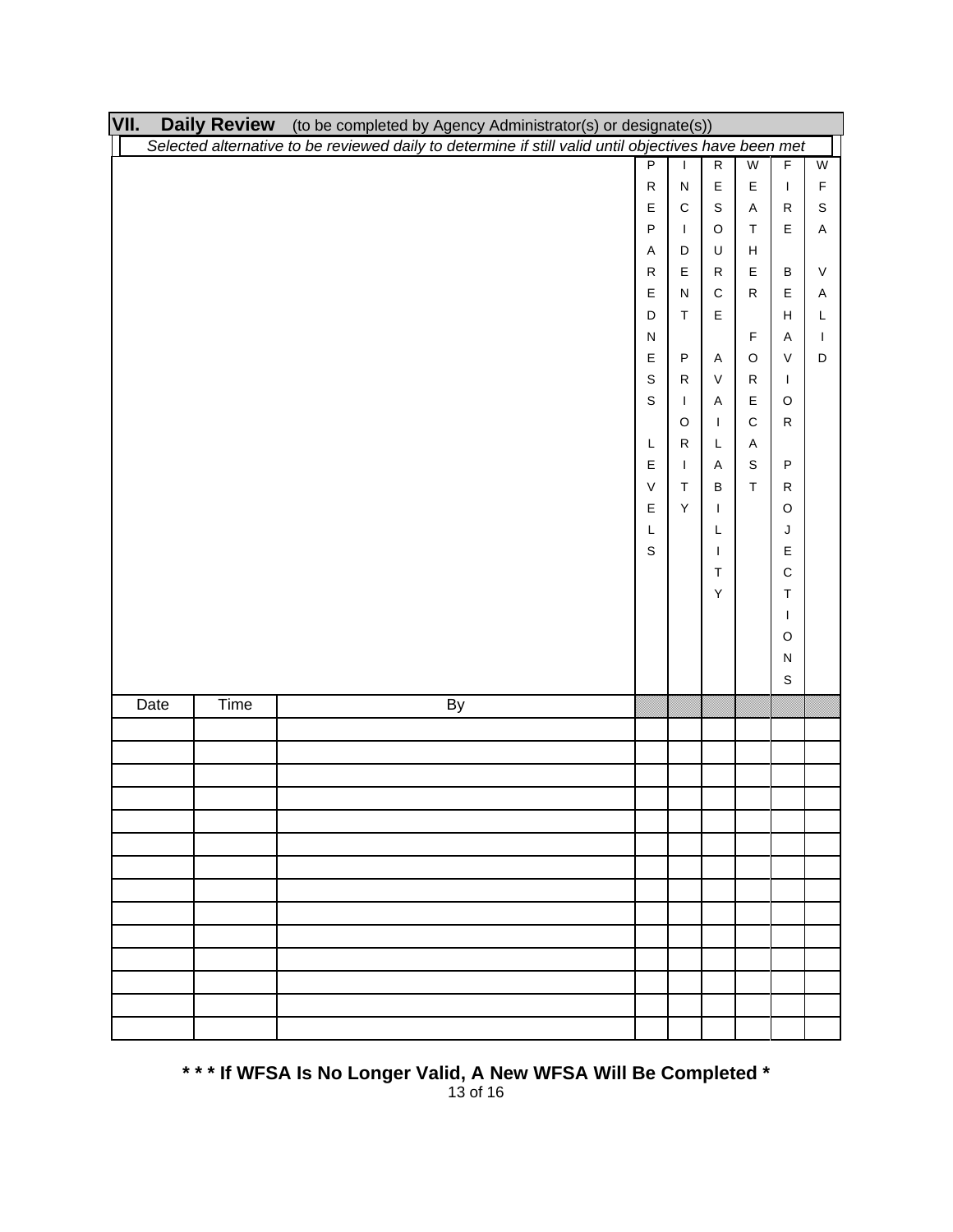| VIII.<br>Final Review (to be completed by Agency Administrator(s)) |
|--------------------------------------------------------------------|
|                                                                    |
| The elements of the selected alternative were met on:              |
|                                                                    |
|                                                                    |
| Time: _____________                                                |
|                                                                    |
| And final review made by:                                          |
|                                                                    |
| Name(s):                                                           |
|                                                                    |
| Agency Administrator(s)                                            |
|                                                                    |
| Remarks:                                                           |
|                                                                    |
|                                                                    |
|                                                                    |
|                                                                    |
|                                                                    |
|                                                                    |
|                                                                    |
|                                                                    |
|                                                                    |
|                                                                    |
|                                                                    |
|                                                                    |
|                                                                    |
|                                                                    |
|                                                                    |
|                                                                    |
|                                                                    |
|                                                                    |
|                                                                    |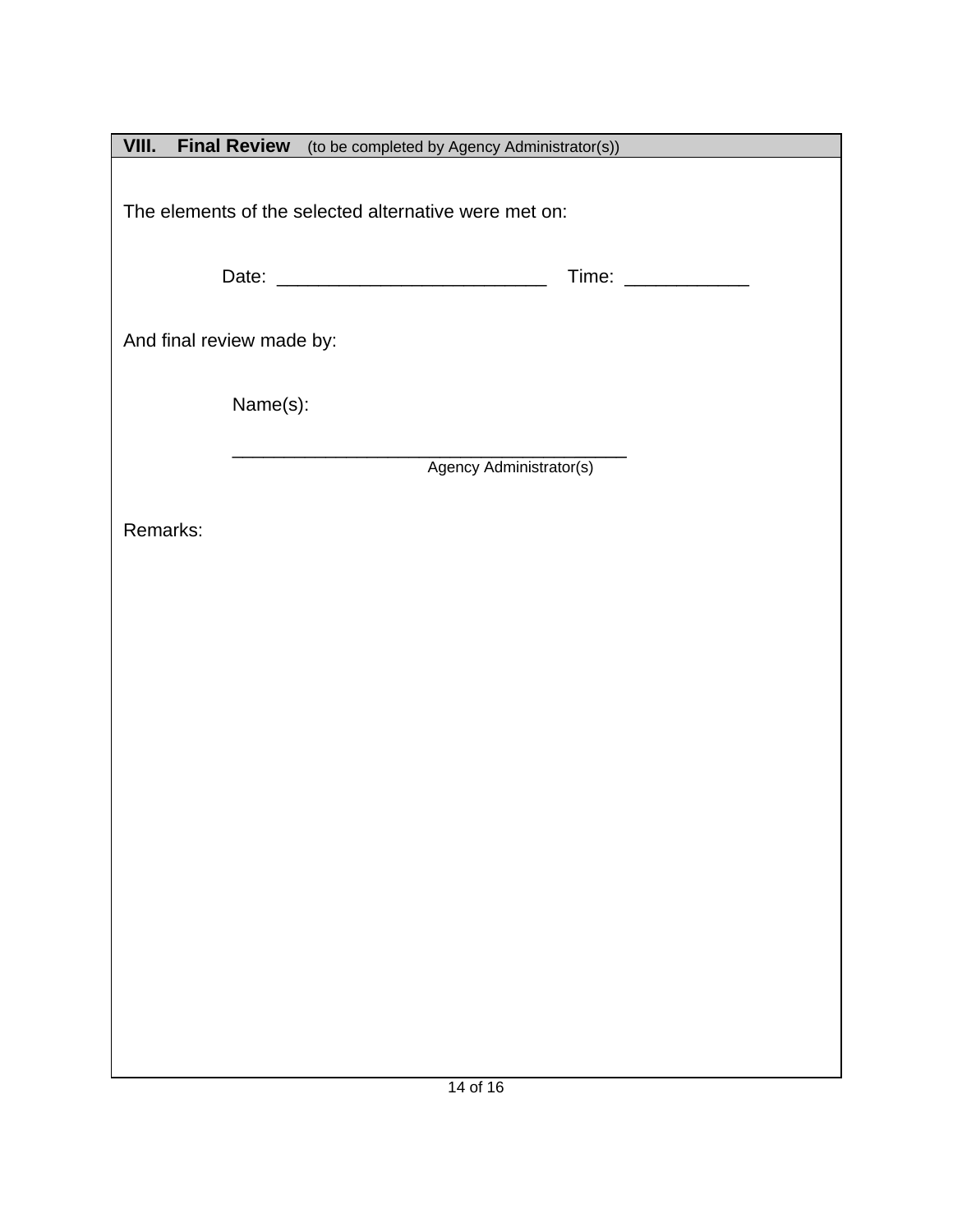# **Wildland Fire Relative Risk Rating**



*Time of Season*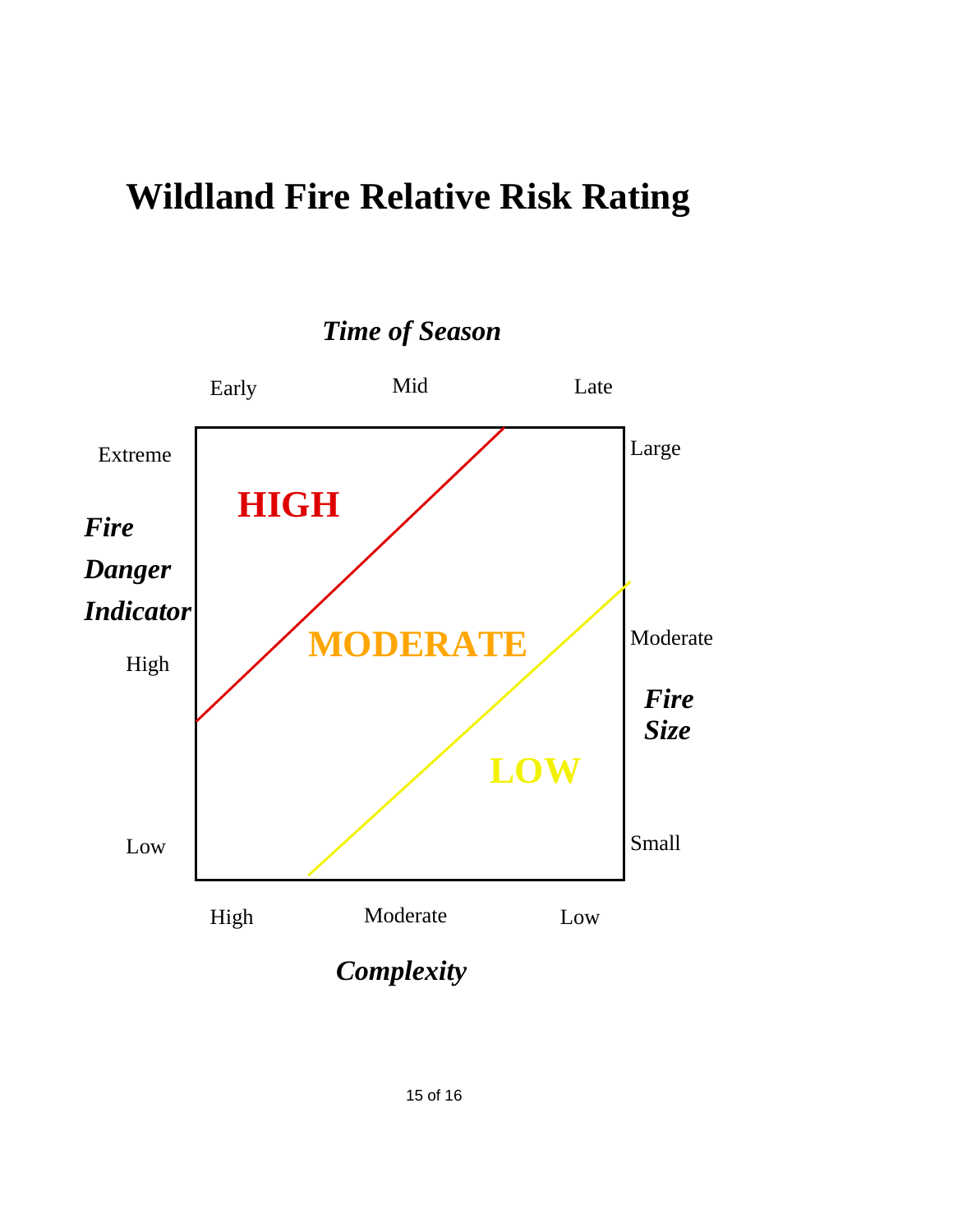## **WFSA DECISION TREE ANALYSIS**